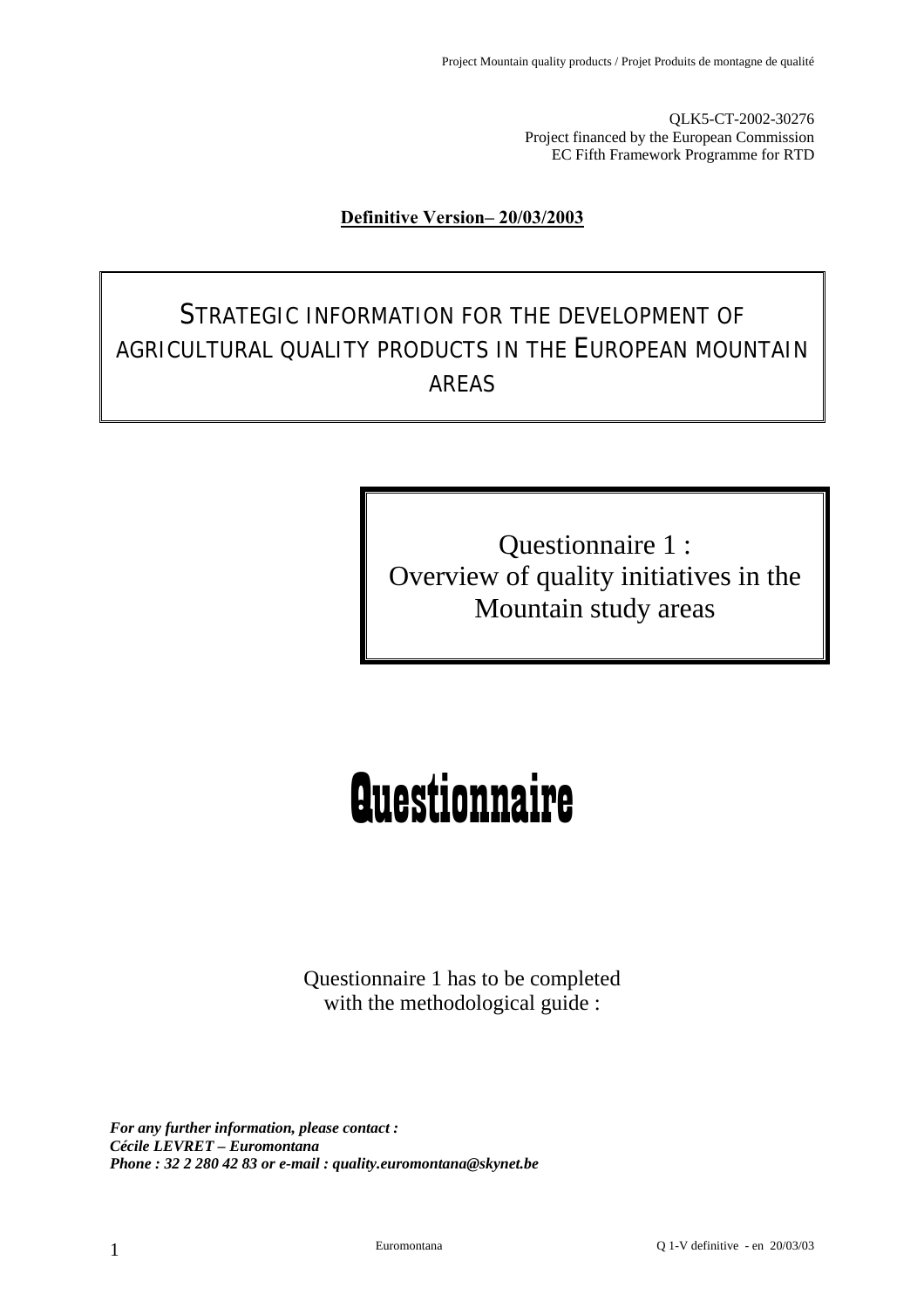## **Study area form**

# I – GEOGRAPHICAL LOCATION AND DESCRIPTION OF THE STUDY AREA(S)

# A, B – Global presentation of study area

The study area chosen and described here will remain identical in questionnaire 1 and questionnaire 2

 $\triangle$  : this sign indicates that important question details are brought in the methodological guide and must be read to the interviewee before answering the question

| <b>Questions</b>                                    | <b>Answer type expected</b>                  |
|-----------------------------------------------------|----------------------------------------------|
| A1 - Name of the mountain region in which           | - Name                                       |
| the study area is located                           |                                              |
| $A2 - Name(s)$ of the study area(s)                 | - Name                                       |
| A3 – Identification of the study area on a          | - No answers expected – identification apart |
| map of Europe                                       | on a map                                     |
| A4 – Type of mountains where the study              | A4 1- Type of mountains                      |
| area is located?<br>✦                               | A4 2- Maximum altitude                       |
|                                                     | A4 3- Minimum altitude                       |
|                                                     | A4 4- Type of climate                        |
| A5 - Physical area                                  | - Surface area :                             |
|                                                     | - Location on a road map                     |
| $A6 - Name$ of the main urban centre/               | $A6$ 1- Name                                 |
| settlement and its population of<br>settlement      | A6 2- Population                             |
| A7 – When possible, administrative                  | $A7$ 1- name                                 |
| identification                                      | A7 2- NUTS level:                            |
| A8 – Is the study area classified as mountain       | A8 1                                         |
| area in the European framework of the               | Yes, entirely                                |
| LFA?                                                | No, not at all                               |
|                                                     | Yes, partly                                  |
|                                                     | A8 2- If partly, which percentage?           |
| A9-Population density of the area                   | - Number in inhabitants / $km^2$             |
| A10 – Change in population between 1990<br>and 2000 | - Percentage of change                       |
| A11 – When possible, working population of          | - Percentage in comparison with total        |
| ✦<br>the area:                                      | <i>population:</i>                           |
| - in agriculture                                    | A11 1-% in agriculture                       |
| - in industry                                       | $A11$ 2- % in industry                       |
| - in service industries (included tourism)          | A11 3- $%$ in services (including $%$ in     |
| - unemployed :                                      | <i>tourism</i> )                             |
|                                                     | A11_4- including % unemployed                |
| A12 – Existing regional or national natural         | Yes                                          |
| parks                                               | N <sub>o</sub>                               |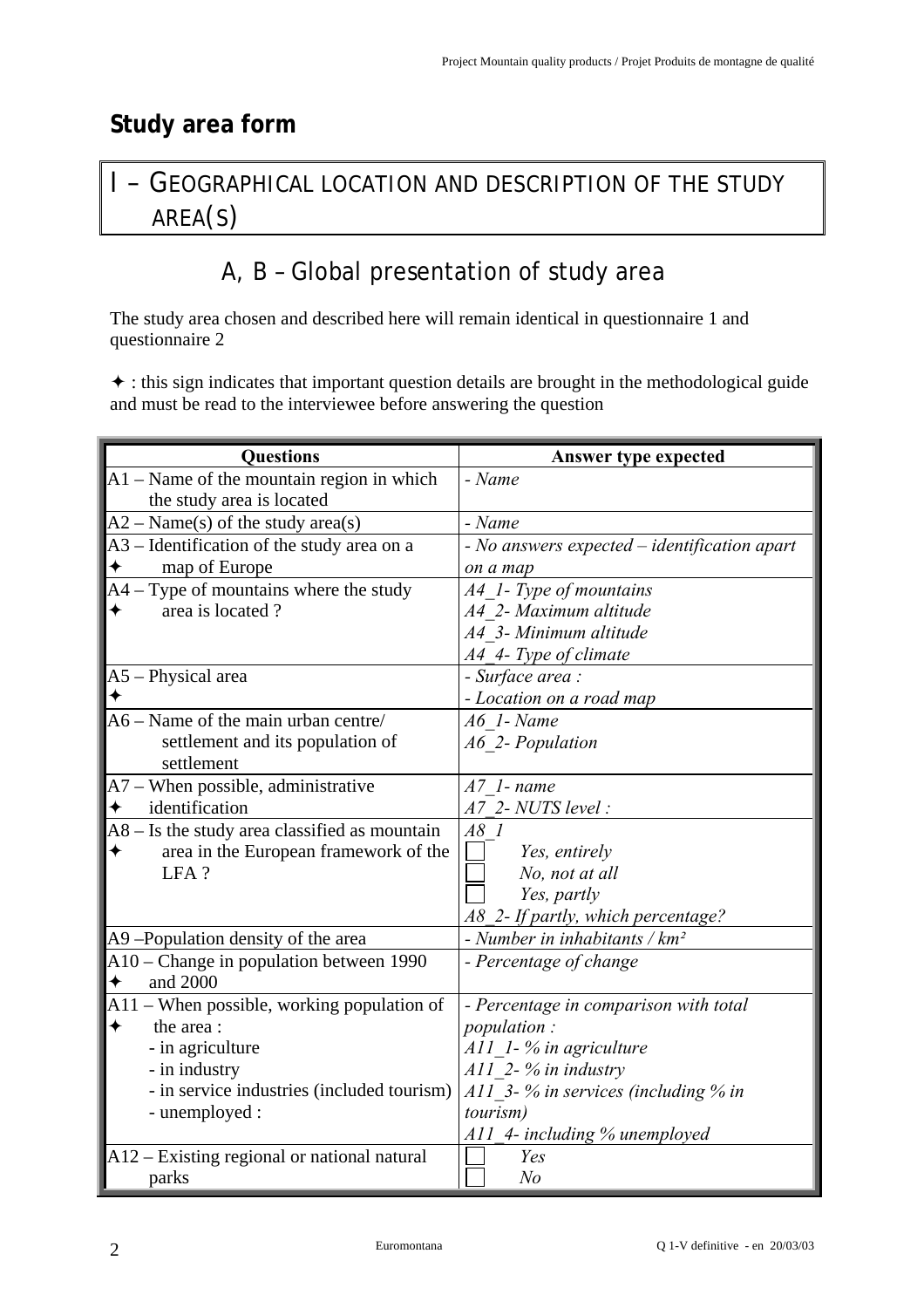| $\mathbf{B}1$ – Total number of farms (approximate<br>number)                 | - Number                                                                                                                                |
|-------------------------------------------------------------------------------|-----------------------------------------------------------------------------------------------------------------------------------------|
| $\mathbf{B}2$ – Total agricultural working population<br>(approximate number) | - Number                                                                                                                                |
| $B3 - Total number of process industries$<br>(approximate number)             | - Number                                                                                                                                |
| $BA$ – Number of employees / enterprises                                      | Percentage<br>$B4$ 1-% enterprises < 10 employees<br>B4 2-% enterprises from 10 to 49 employees<br>B4 3- % enterprises $>$ 50 employees |

# C – Synthesis questions

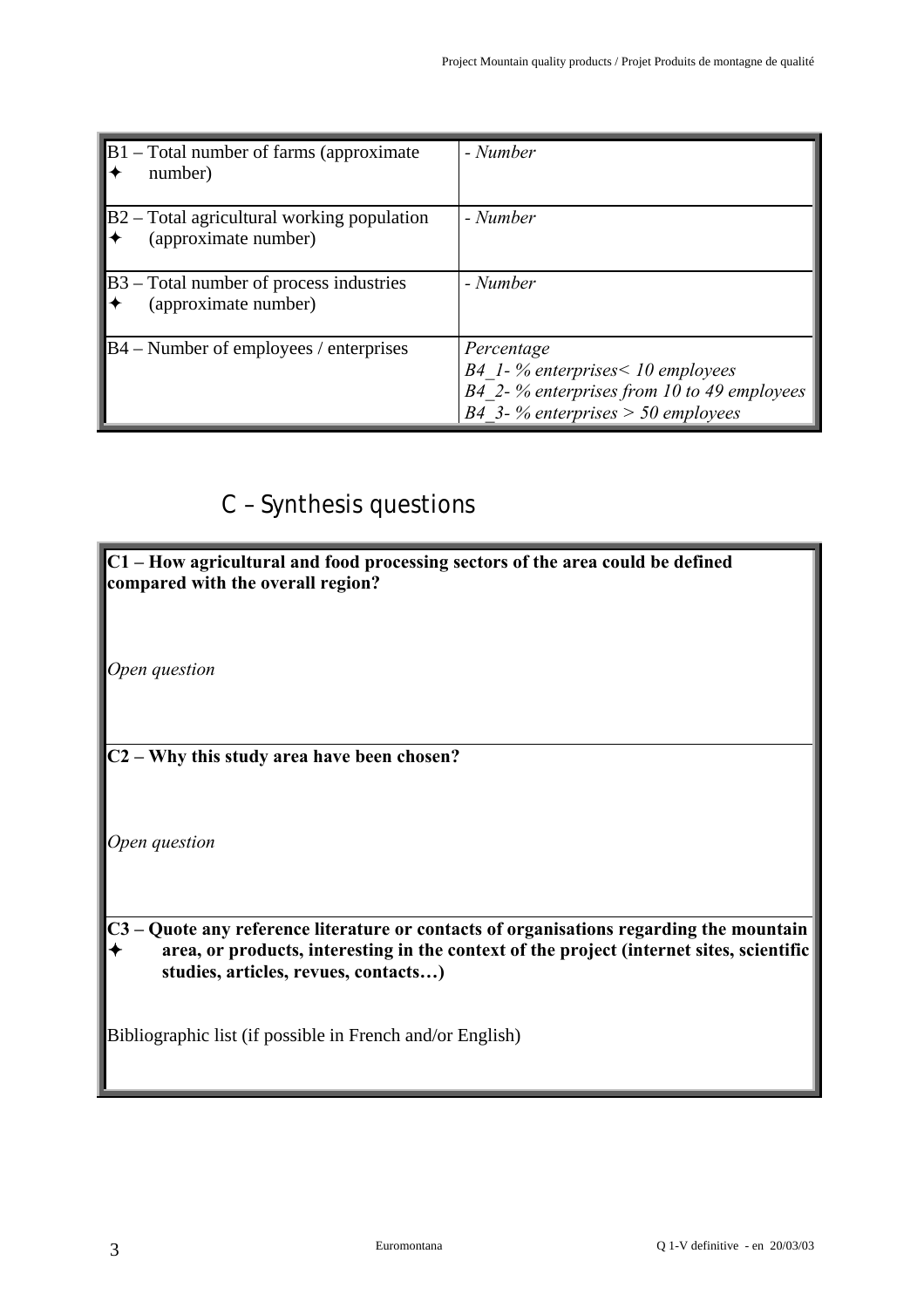## **Product form**

# II – PRODUCT CHARACTERISTICS - AXIS 1 AND 2

## **Product description**

 $\triangle$  : this sign indicates that important question details are brought in the methodological guide and must be read to the interviewee before answering the question

# D – Global characteristics of the product

|         | D1 - Denomination of the product                                             | $DI$ 1- Name (in local + English language) |
|---------|------------------------------------------------------------------------------|--------------------------------------------|
|         |                                                                              | D1 2- description (in a few words)         |
|         | $D2 -$ Quality identification on the product                                 | - transcription of quality identification  |
|         | packaging?                                                                   |                                            |
|         | $D3 - Type$ of product?                                                      | Untransformed products                     |
|         |                                                                              | Transformed products                       |
|         | $D4 - \text{Category of product}$ (see the list in                           | D4 1- number of the list                   |
|         | the methodological guide)                                                    | or                                         |
|         |                                                                              | $D4$ 2- other (if not in the list)         |
|         | $\overline{D5}$ - Type of identification of quality (see the                 | Case 1 (complete $D6 + D7$ )               |
| ✦       | 3 cases description in methodological                                        | Case 2 (complete D8 to D11)                |
|         | guide)                                                                       | Case 3(complete D12)                       |
|         | $D6 - What is the name of the official$                                      | - Name(in local + English language)        |
| Case 1: | identification of the product?                                               |                                            |
|         | D7-How long has this identification                                          | - year                                     |
|         | been used for that product?                                                  |                                            |
|         |                                                                              |                                            |
|         | $D8 - What$ is the name of the                                               | - Name                                     |
|         | individual or collective mark?<br>$D9 - Is$ it an individual or a collective | <b>Individual Mark</b>                     |
|         | mark?                                                                        |                                            |
|         | $\overline{D10} - \overline{In}$ the case of a collective                    | Collective mark                            |
|         | ✦                                                                            | D10 1- number of farms :                   |
|         | mark, how many farms and                                                     | D10 2- number of process enterprises :     |
| Case 2: | process enterprises are using<br>this mark?                                  |                                            |
|         | $D11 - Is$ there a process of official                                       | D11 1                                      |
|         | identification under way?                                                    | Yes                                        |
|         |                                                                              | N <sub>o</sub>                             |
|         | $\rightarrow$ Which one?                                                     | D11 2- If yes : name (in local + English   |
|         |                                                                              | language)                                  |
|         | $D12 - Is$ there a process of official                                       | D12 1                                      |
|         | identification or setting-up of a                                            | Yes                                        |
|         | collective or individual mark under                                          | N <sub>o</sub>                             |
| Case 3: | way?                                                                         |                                            |
|         | Which one?                                                                   | D12 2- If yes : name (in local + English   |
|         |                                                                              | language)                                  |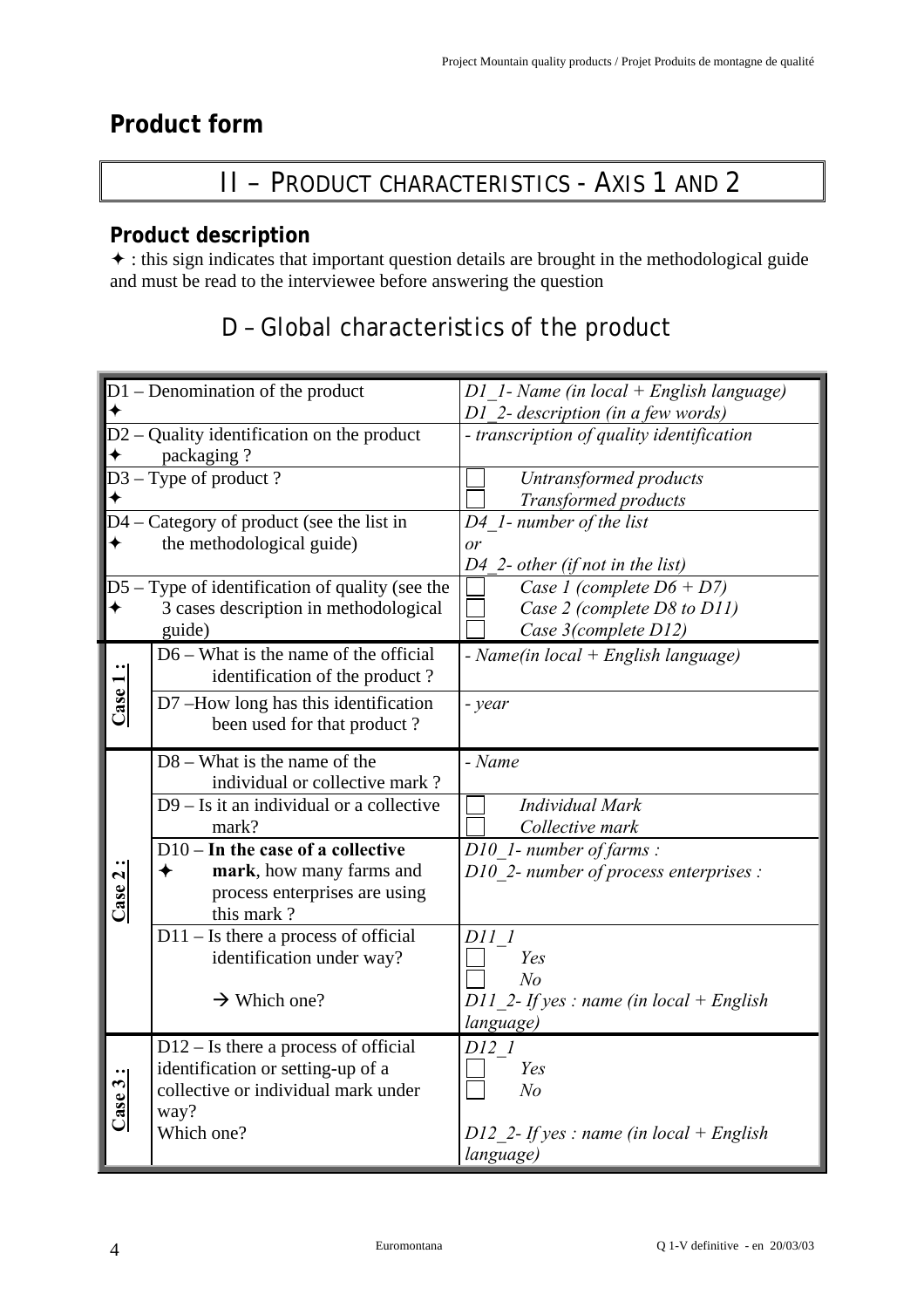## **Axis 1**

## E, F, G, H, I – Intrinsic Characteristics of the quality products and identification of the origin and location of production, transformation

| E0 - Type of products<br>(see the description of the 3 cases in | Case $\alpha$ (complete questions E)<br>Case $\beta$ (complete questions F) |
|-----------------------------------------------------------------|-----------------------------------------------------------------------------|
| methodological guide)                                           | Case $\gamma$ (complete questions G and/or                                  |
|                                                                 | $H$ and $I$ )                                                               |

## **CASE α**

## **α – Case of agricultural rough products, no or little transformed, of animal origin**

| $E1 - What is the animal species concerned?$                                                                                                                                                                                                                                                                                                                                                 | - Name (in local $+$ English language)                                                                                                                      |
|----------------------------------------------------------------------------------------------------------------------------------------------------------------------------------------------------------------------------------------------------------------------------------------------------------------------------------------------------------------------------------------------|-------------------------------------------------------------------------------------------------------------------------------------------------------------|
| $E2 -$ When possible, what breed is<br>concerned?                                                                                                                                                                                                                                                                                                                                            | - Name (in $local + English language$ )                                                                                                                     |
| E3 - Is it a traditional breed either of<br>mountain area of the study territory or<br>of other mountain areas?                                                                                                                                                                                                                                                                              | Yes<br>N <sub>o</sub>                                                                                                                                       |
| $E4 -$ Are the livestock farms located either<br>in the mountain area of the study<br>territory or in other mountain areas?                                                                                                                                                                                                                                                                  | Yes, totally<br>Yes, partly<br>No, not at all                                                                                                               |
| $E5 - Do$ the animals concerned spent all<br>their life either in the mountain area of<br>the study territory or in other mountain<br>areas?<br>$\rightarrow$ If no, explain (time, location of<br>husbandry, etc)?                                                                                                                                                                          | E5 1<br>Yes<br>N <sub>o</sub><br>$E5$ 2-if no, explain:                                                                                                     |
| E7 - According to you (expert), do positive<br>relations between particular natural<br>conditions of mountain areas and the<br>product exist?<br>$\rightarrow$ If yes, what are the impacts on the<br>product or the breeding?<br>$\rightarrow$ From what particular natural<br>mountain conditions do they come?<br>$\rightarrow$ Are they proved or at least<br>scientifically recognised? | E7 1<br>Yes<br>N <sub>o</sub><br>$E7$ 2- If yes, what are the impacts?<br>E7 3- what are natural conditions of<br>mountain?<br>E74<br>Yes<br>N <sub>o</sub> |
| E8 – What are the 2 or 3 main characteristic<br>features of the product, in relation to<br>breeding throughout the life of the<br>animal?                                                                                                                                                                                                                                                    | Open question on the 2 or 3 points                                                                                                                          |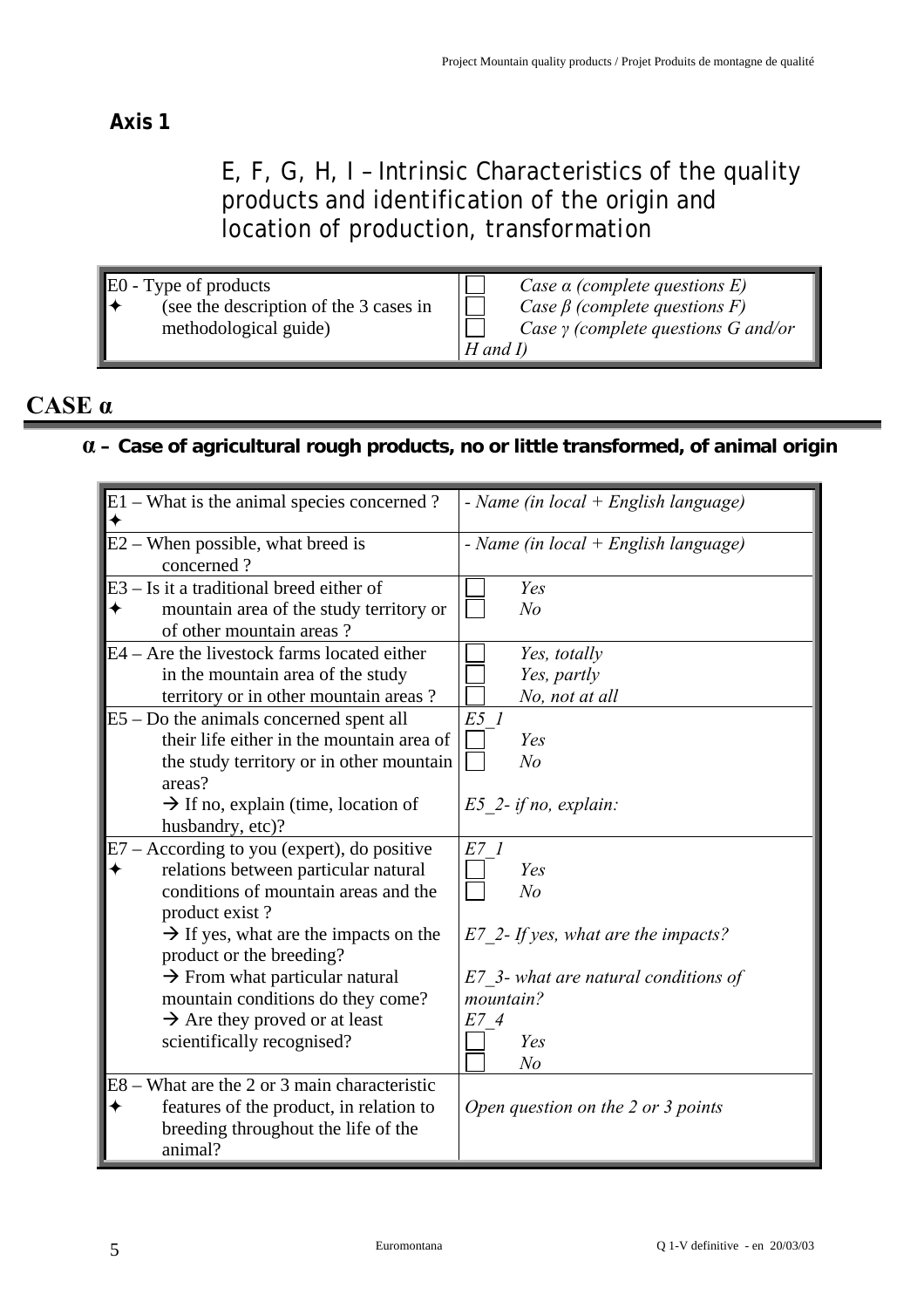| $E9$ – One or more of the features described in<br>E8 are typical or traditional either of<br>mountain area of the study territory or<br>of other mountain areas?<br>If yes, which point(s) from E8?                                                                                                                                                                          | E9 1<br>Yes<br>N <sub>o</sub><br>E9 2- If yes, which point(s)?                                                                                             |
|-------------------------------------------------------------------------------------------------------------------------------------------------------------------------------------------------------------------------------------------------------------------------------------------------------------------------------------------------------------------------------|------------------------------------------------------------------------------------------------------------------------------------------------------------|
| $E10 -$ According to you (expert) do one or<br>more features described in E8 give<br>particular characteristics to the<br>marketed product?<br>$\rightarrow$ If yes, what are the characteristics<br>of the product?<br>$\rightarrow$ From which points in E8, these<br>characteristics come from?<br>$\rightarrow$ Are they proved or at least<br>scientifically recognised? | E10 1<br>Yes<br>N <sub>o</sub><br>$E10$ 2- What are the characteristics of the<br>product?<br>E10 3- which points of E8?<br>E10 4<br>Yes<br>N <sub>o</sub> |
| $E11$ – Are the production and consumption<br>seasonal?                                                                                                                                                                                                                                                                                                                       | N <sub>o</sub><br>$E11$ 1-production :<br>Yes,<br>E11 2- commercialisation<br>$N$ o<br>yes;                                                                |
| $E12 - Is consumption of the product$<br>traditional and/or typical either in<br>mountain area of the study territory or<br>in other mountain areas?                                                                                                                                                                                                                          | Yes, a lot<br>Moderately<br>Not at all                                                                                                                     |
| $E13$ – The impact of this geographical origin<br>on the image of the product to<br>consumers is?                                                                                                                                                                                                                                                                             | <b>Strong</b><br>Weak<br>Nil                                                                                                                               |

E14 – Remarks, comments on questions E1 to E13

*Open question* 

# **CASE β**

## **β – Case of agricultural rough products, no or little transformed, of vegetable origin**

| $\blacktriangleright$ F1 – What is the vegetable species<br>concerned?                                                                        | - Name (in $local + English language$ ) |
|-----------------------------------------------------------------------------------------------------------------------------------------------|-----------------------------------------|
| $\blacktriangleright$ F2 – When possible, what is the variety?                                                                                | - Name (in $local + English language$ ) |
| $F3 - Is it a traditional and/or typical species$<br>either from the mountain area of the<br>study territory or from other mountain<br>areas? | Yes<br>N <sub>o</sub>                   |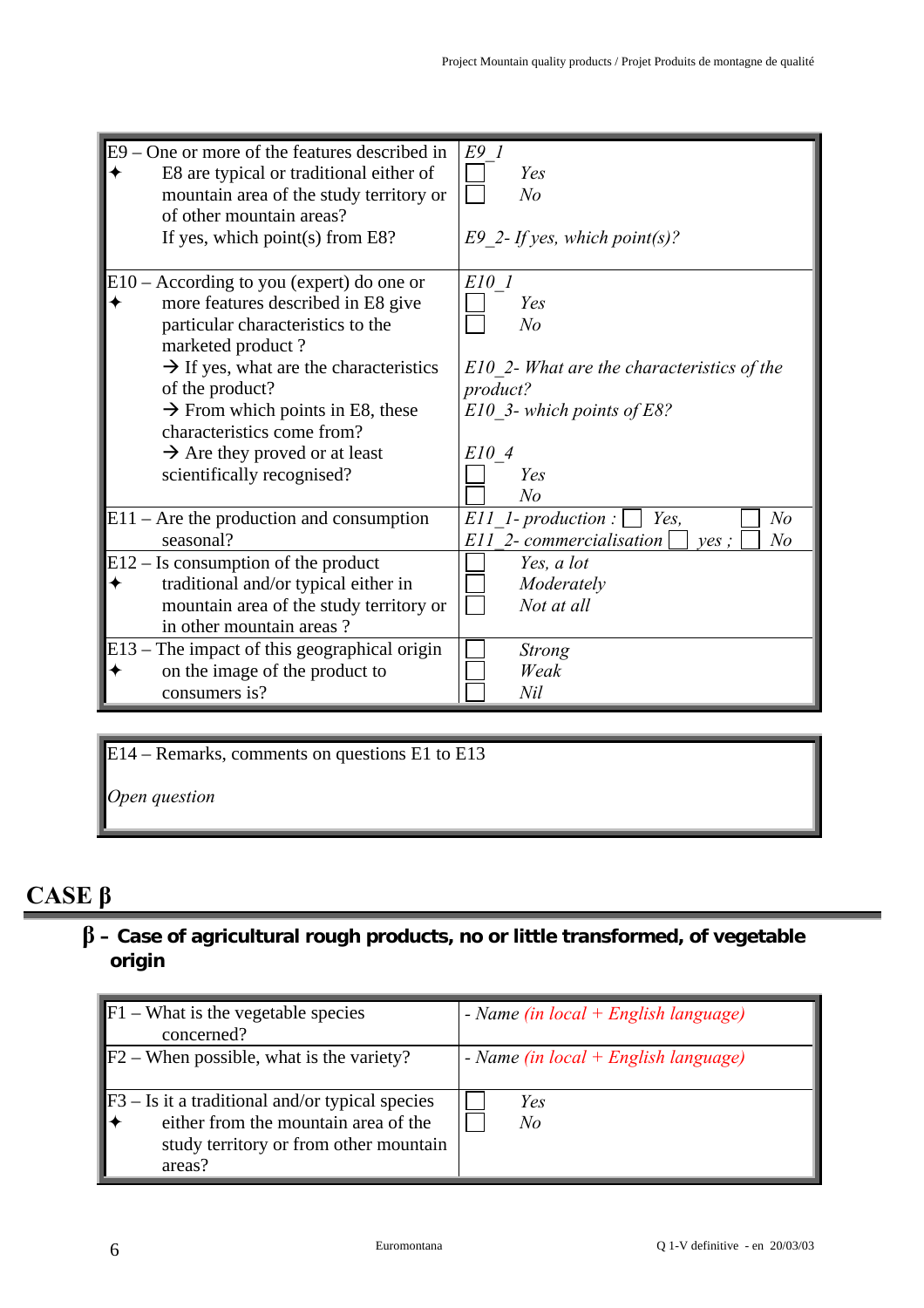| $F4 -$ Are the farming areas located in the        | Yes, totally                                |
|----------------------------------------------------|---------------------------------------------|
| mountain area of the study territory or            | Yes, partly                                 |
| in other mountain areas?                           | No, not at all                              |
| F7 - According to you (expert), do positive        | F7 1                                        |
| relations between particular natural               | Yes                                         |
| conditions of mountain areas and the               | N <sub>o</sub>                              |
| product exist?                                     |                                             |
| $\rightarrow$ If yes, what are the impacts on the  | F7 2- What are the impacts?                 |
| product or culture?                                |                                             |
|                                                    |                                             |
| $\rightarrow$ From what particular natural         | F7 3- Which natural conditions of mountain? |
| mountain conditions do they come?                  |                                             |
| $\rightarrow$ Are they proved or at least          | E7 4                                        |
| scientifically recognised?                         | Yes                                         |
|                                                    | N <sub>o</sub>                              |
| F8 – What are the 2 or 3 technical features        |                                             |
| of this product, and in relation to the            | Open question on the 2 or 3 points          |
| culture, throughout the production of              |                                             |
| the product?                                       |                                             |
| $F9 - One$ or more of the features described in    | F9 1                                        |
| F8 are typical and/or traditional either           | Yes                                         |
| from mountain area of the study                    | N <sub>o</sub>                              |
|                                                    |                                             |
| territory or from other mountain areas?            |                                             |
| If yes, which point(s) from F8?                    | $F9$ 2- Which point(s)?                     |
| $F10 - According to you (expert), do one or$       | F10 1                                       |
| more features described in F8 give                 | Yes                                         |
| particular characteristics to the                  | N <sub>o</sub>                              |
| marketed product?                                  |                                             |
| $\rightarrow$ If yes, what are the characteristics | F10 2- What are the characteristics of the  |
| of the product?                                    | product?                                    |
| $\rightarrow$ From which points in F8, these       | F10 3- Which points from F8?                |
| characteristics come from?                         |                                             |
| $\rightarrow$ Are they proved or at least          | F10 4                                       |
| scientifically recognised?                         | Yes                                         |
|                                                    | N <sub>o</sub>                              |
|                                                    | N <sub>o</sub><br>Yes,                      |
| $F11$ – Are the production and consumption         | $F11$ 1-production:                         |
| seasonal?                                          | F11 2-commercialisation<br>Yes;<br>No       |
| $F12 - Is consumption of the product$              | Yes, a lot                                  |
| traditional and/ or typical either in              | Moderately                                  |
| mountain area of the study territory or            | Not at all                                  |
| in other mountain areas?                           |                                             |
| $F13$ – The impact of this geographical origin     | Strong                                      |
| on the image of the product to                     | Weak                                        |
| consumers is?                                      | Nil                                         |
|                                                    |                                             |

F14 – Remarks, comments on questions E1 to E13

*Open questions*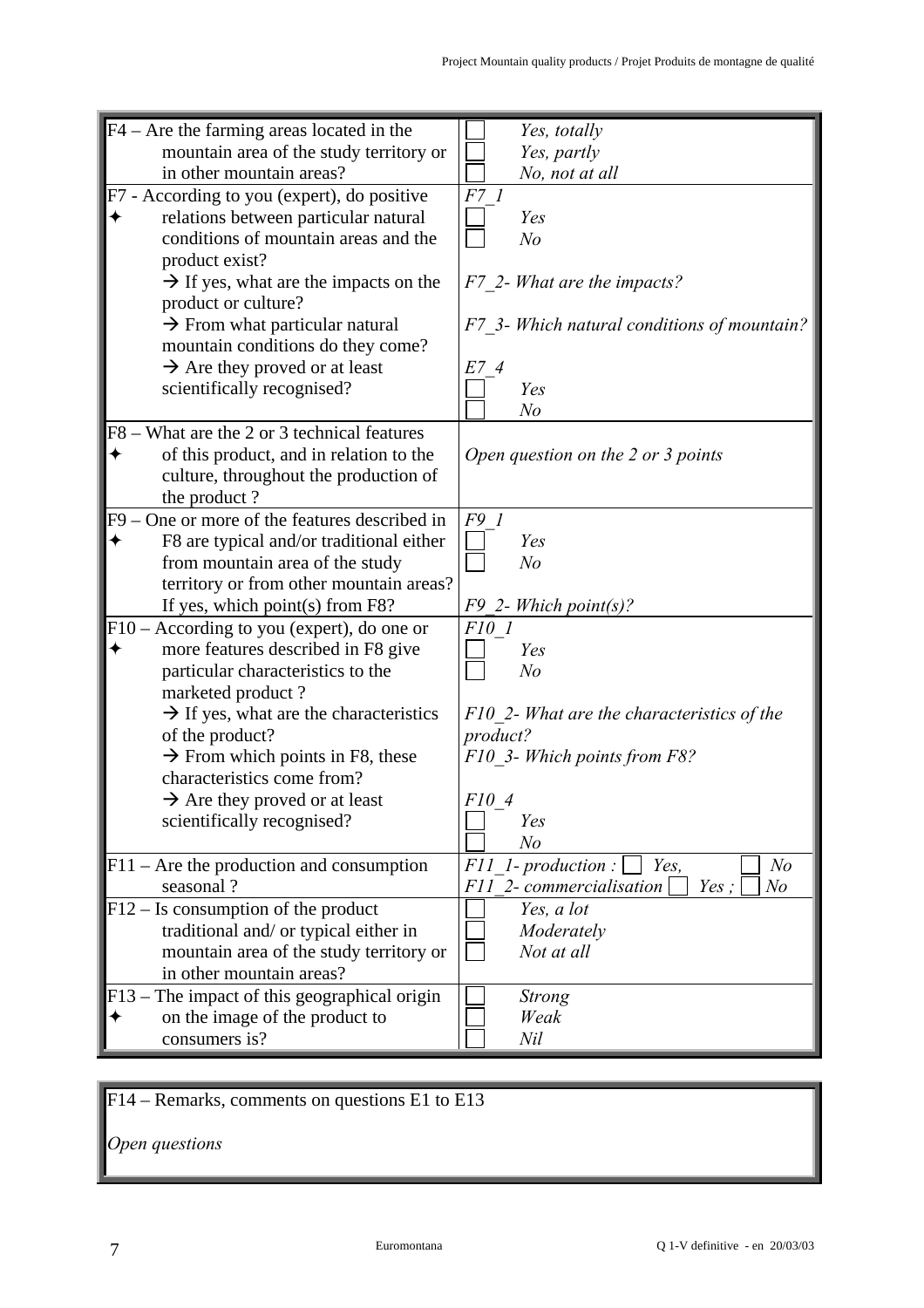## **CASE γ**

## **γ – Case of foodstuffs made from one or various agricultural rough products**

## **γ0 – Type of transformed products**

| What are the raw materials or ingredients<br>which give the distinguishing<br>character to the final product? (key<br>character ingredients) | - list the key character ingredients<br>$(in local + English language)$ |
|----------------------------------------------------------------------------------------------------------------------------------------------|-------------------------------------------------------------------------|
|----------------------------------------------------------------------------------------------------------------------------------------------|-------------------------------------------------------------------------|

 $\mathcal F$  For each main raw material of animal origin,  $\rightarrow$  complete questions G1 to G10 and I1 to I13

) For each discriminating raw material of vegetal origin,  $\rightarrow$  complete questions to H1 to H10 and I1 to I13

#### **Key character ingredient or raw material of animal origin**

| $G0$ – Name and description of this key           | $GHO$ 1- Name (in local + English language) |
|---------------------------------------------------|---------------------------------------------|
| character ingredient                              | GH0 2- Description (in a few words)         |
| G1 – What is the animal species concerned?        | - Name (in $local + English language$ )     |
| $G2$ – When possible, what breed is<br>concerned? | - Name (in local $+$ English language)      |
| $G3 - Is$ it a traditional and/ or typical breed  | Yes                                         |
| either of the mountain area of the                | No                                          |
| study territory or of other mountain              |                                             |
| areas?                                            |                                             |
| $G4 -$ Are the livestock farms located either in  | Yes, totally                                |
| the mountain area of the study                    | Yes, partly                                 |
| territory or in other mountain areas?             | No, not at all                              |
| $G5 - Do$ the animals concerned spent all         | GH5 1                                       |
| their life either in the mountain area of         | Yes                                         |
| the study territory or in other mountain          | No                                          |
| areas?                                            |                                             |
| $\rightarrow$ If no, explain (time, location of   | $GH5$ 2- if no, explain:                    |
| breeding, etc.)?                                  |                                             |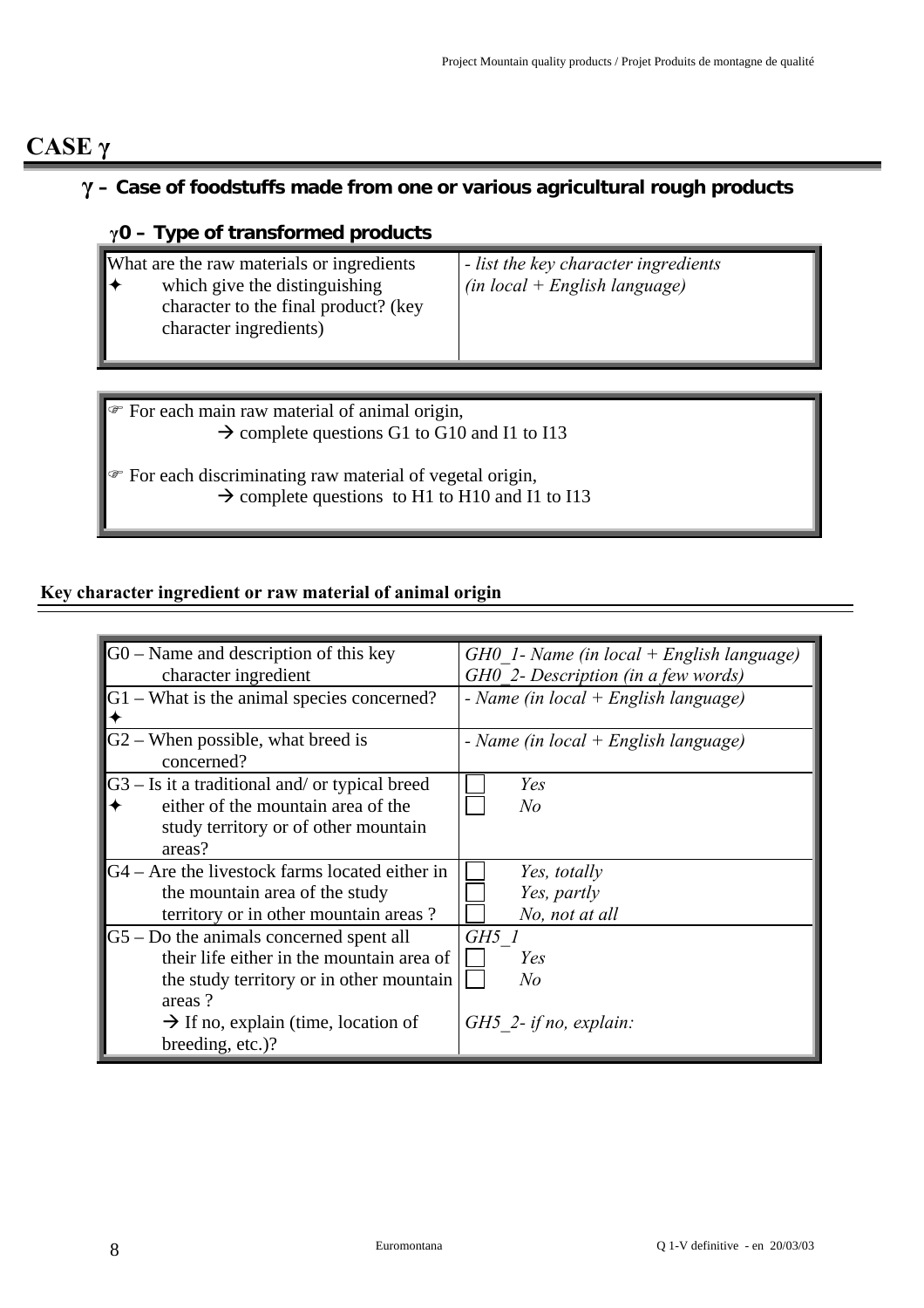| $G7 - According to you (expert), do positive$<br>relations between particular natural<br>conditions of mountain areas and the<br>product exist?<br>$\rightarrow$ If yes, what are the impacts on the<br>product or the breeding?<br>$\rightarrow$ From what particular natural<br>mountain conditions do they come?<br>$\rightarrow$ Are they proved or at least | GH7 1<br>Yes<br>N <sub>o</sub><br>$GH7$ 2- If yes, what are the impacts?<br>GH7 3- what are natural conditions of<br>mountain?<br>GH7 4 |
|------------------------------------------------------------------------------------------------------------------------------------------------------------------------------------------------------------------------------------------------------------------------------------------------------------------------------------------------------------------|-----------------------------------------------------------------------------------------------------------------------------------------|
| scientifically recognised?                                                                                                                                                                                                                                                                                                                                       | Yes<br>N <sub>o</sub>                                                                                                                   |
| G8 – What are the 2 or 3 main characteristic<br>features of the product, in relation to<br>breeding throughout the life of the<br>animal?                                                                                                                                                                                                                        | Open question on the 2 or 3 points                                                                                                      |
| $G9 - Is$ the breeding type typical and/ or<br>traditional either from mountain area<br>of the study territory or from an other<br>mountain area?                                                                                                                                                                                                                | Yes<br>N <sub>o</sub>                                                                                                                   |
| $G10$ – According to you (expert), do one or<br>more features described in G8 give<br>particular characteristics to the<br>marketed product?<br>$\rightarrow$ If yes, what are the characteristics<br>of the product?<br>$\rightarrow$ From which points in G8, these                                                                                            | GH10 1<br>Yes<br>N <sub>o</sub><br>GH10 2- What are the characteristics of the<br>product?<br>GH10 3- Which points from G8?             |
| characteristics come from?<br>$\rightarrow$ Are they proved or at least<br>scientifically recognised?                                                                                                                                                                                                                                                            | GH10 4<br>Yes<br>N <sub>o</sub>                                                                                                         |

G14 – Remarks, comments on questions G1 to G10

*Open questions* 

#### **DISCRIMINANTE raw material of vegetal origin**

| $H0$ – Name and description of this key<br>character ingredient | $GH0$ 1- Name (in local + English language)<br>GH0 2- Description (in a few words) |
|-----------------------------------------------------------------|------------------------------------------------------------------------------------|
| $\parallel$ H1 – What is the vegetable species<br>concerned?    | - Name (in local $+$ English language)                                             |
| $\parallel$ H2 – When possible, what is the variety ?           | $\sim$ Name (in local + English language)                                          |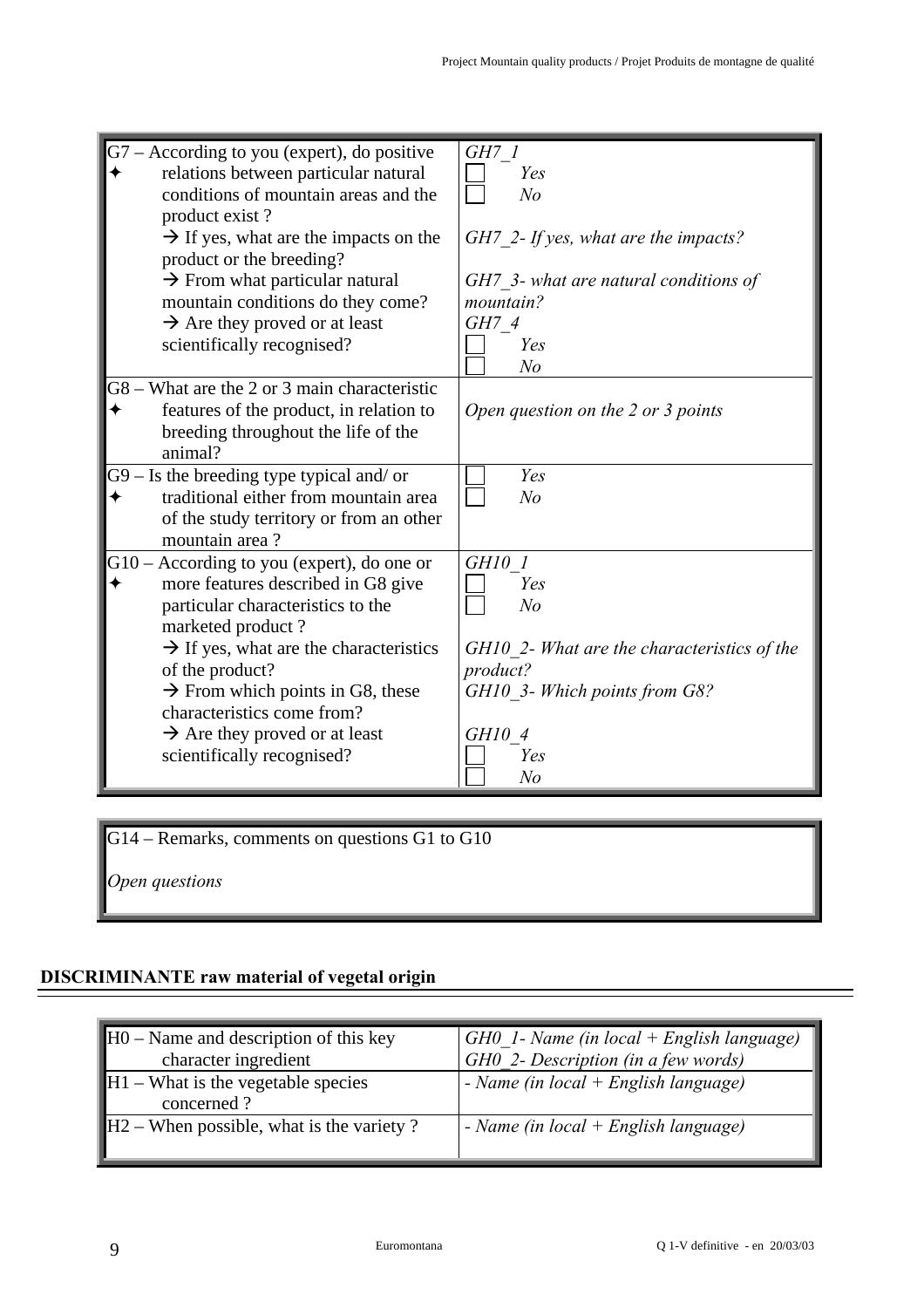| $H3 - Is$ it a traditional and/or typical species  | Yes                                                            |
|----------------------------------------------------|----------------------------------------------------------------|
| either from mountain area of the study             | N <sub>o</sub>                                                 |
| territory or from other mountain areas?            |                                                                |
| $H4 -$ Are the farming areas located either in     | Yes, totally                                                   |
| the mountain area of the study                     | Yes, partly                                                    |
| territory or in other mountain areas?              | No, not at all                                                 |
| H7 - According to you (expert), do positive        | GH7 1                                                          |
| relations between particular natural               | Yes                                                            |
| conditions of mountain areas and the               | N <sub>o</sub>                                                 |
|                                                    |                                                                |
| product exist?                                     |                                                                |
| $\rightarrow$ If yes, what are the impacts on the  | GH7 2- What are the impacts?                                   |
| product or culture?                                |                                                                |
| $\rightarrow$ From what particular natural         | GH7 3- Which natural conditions of                             |
| mountain conditions do they come?                  | mountain?                                                      |
| $\rightarrow$ Are they proved or at least          | GH7 4                                                          |
| scientifically recognised?                         | Yes                                                            |
|                                                    | N <sub>o</sub>                                                 |
| H8 – What are the 2 or 3 technical features        |                                                                |
| of this product, and in relation to the            | Open question on the 2 or 3 points                             |
| culture, throughout the production of              |                                                                |
| the product?                                       |                                                                |
| One or more of the features described in<br>H9     | GH91                                                           |
| F8 are typical and/or traditional either           | Yes                                                            |
| from mountain area of the study                    | N <sub>o</sub>                                                 |
| territory or from other mountain areas?            |                                                                |
| If yes, which point(s) from F8?                    | $GH9$ 2- Which point(s)?                                       |
| H10 - According to you (expert), do one or         | GH10 1                                                         |
| more features described in H8 give                 | Yes                                                            |
| particular characteristics to the                  | N <sub>o</sub>                                                 |
| marketed product?                                  |                                                                |
|                                                    |                                                                |
| $\rightarrow$ If yes, what are the characteristics | GH10 2- What are the characteristics of the<br><i>product?</i> |
| of the product?                                    |                                                                |
| $\rightarrow$ From which points in H8, these       | GH10 3- Which points from H8?                                  |
| characteristics come from?                         |                                                                |
| $\rightarrow$ Are they proved or at least          | GH10 4                                                         |
| scientifically recognised?                         | Yes                                                            |
|                                                    | N <sub>o</sub>                                                 |

## H14 – Remarks, comments on questions H1 to H10

*Open questions*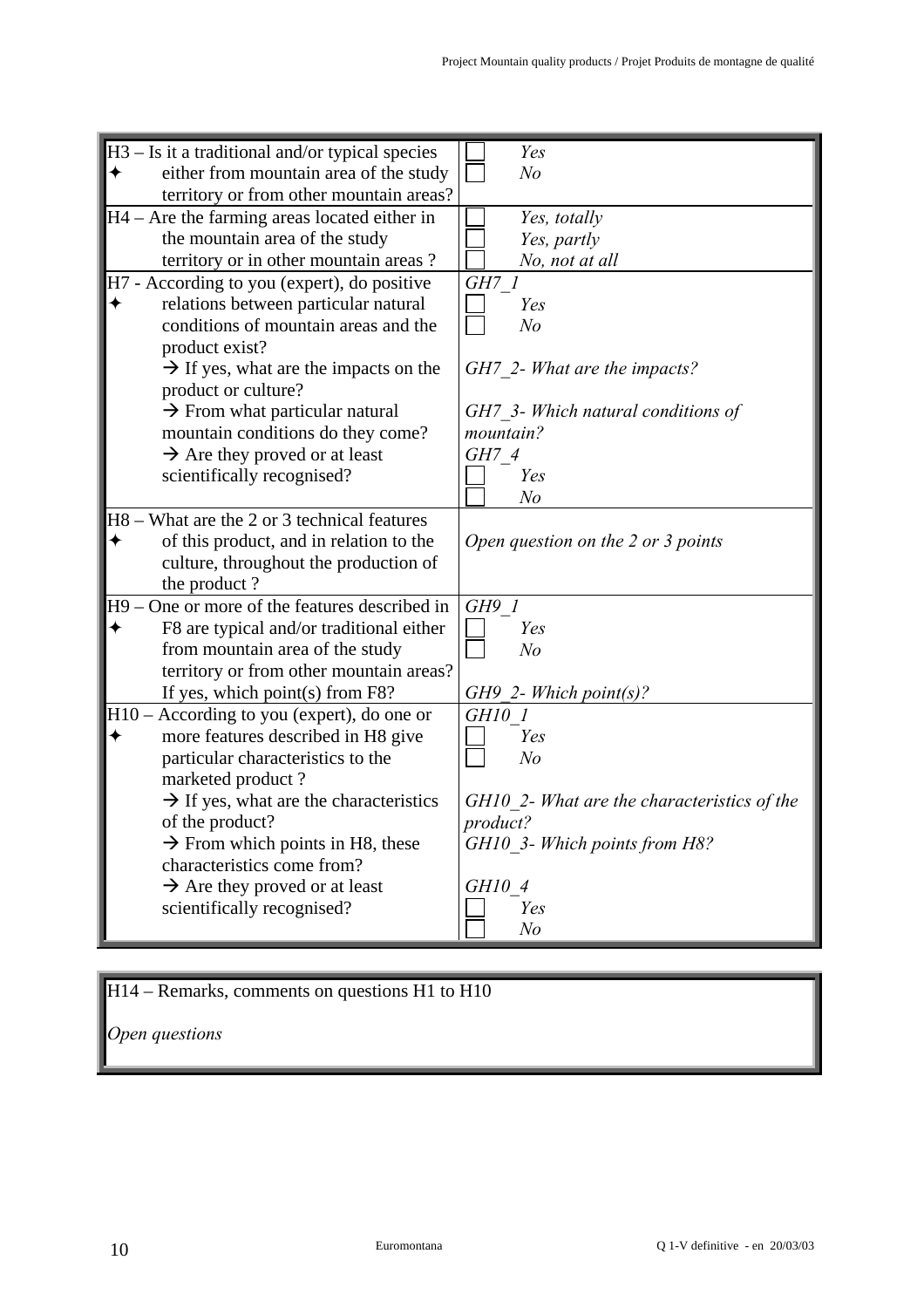## **Process of the foodstuff considered**

| $I3 - Is$ the know-how, referred in the product    | Yes                                         |
|----------------------------------------------------|---------------------------------------------|
| specifications and used for the                    | N <sub>o</sub>                              |
|                                                    |                                             |
| processing of the foodstuff, traditional           |                                             |
| and/ or typical either from mountain               |                                             |
| area of the study territory or from                |                                             |
| other mountain areas?                              |                                             |
|                                                    |                                             |
| I4 – Are the various stages of the foodstuffs      | Yes, totally                                |
| process located either in mountain area            | Yes partly                                  |
| of the study territory or in other                 | No, not at all                              |
| mountain areas?                                    |                                             |
|                                                    |                                             |
| I7 - According to you (expert), do positive        |                                             |
| relations between particular natural               | Yes                                         |
| conditions of mountain areas and the               | No                                          |
| product or its transformation exist?               |                                             |
| $\rightarrow$ If yes, what are the impacts on the  |                                             |
|                                                    | 17 2- What are the impacts?                 |
| product or transformation?                         |                                             |
| $\rightarrow$ From what particular natural         | I7 3- Which natural conditions of mountain? |
| mountain conditions do they come?                  |                                             |
| $\rightarrow$ Are they proved or at least          | 174                                         |
|                                                    | Yes                                         |
| scientifically recognised?                         |                                             |
|                                                    | N <sub>o</sub>                              |
| - What are the 2 or 3 main technical<br><b>I8</b>  |                                             |
| features, typical of the foodstuff, in             | Open question on the 2 or 3 points          |
| relation to its process and know-how?              |                                             |
|                                                    |                                             |
| - One or more of the features described in<br>19   | $I9$ 1                                      |
| I8 are traditional or typical of the               | Yes                                         |
| mountain area of the study territory or            | N <sub>o</sub>                              |
| other mountain areas?                              |                                             |
| $\rightarrow$ If yes, which points from I8?        | 19_2- if yes, which points?                 |
|                                                    |                                             |
| $110 - According to you (expert), do one or$       | $II0$ 1                                     |
| more features described in I8 give                 | Yes                                         |
| particular characteristics to the                  | $N\!o$                                      |
| marketed product?                                  |                                             |
| $\rightarrow$ If yes, what are the characteristics | 110 2- What are the characteristics of the  |
|                                                    |                                             |
| of the product?                                    | product?                                    |
| $\rightarrow$ From which points in I8, these       | 110 3- Which points from 18?                |
| characteristics come from?                         |                                             |
| $\rightarrow$ Are they proved or at least          | 1104                                        |
|                                                    |                                             |
| scientifically recognised?                         | Yes                                         |
|                                                    | N <sub>o</sub>                              |
| $I11 - Is the consumption of the food stuff$       | Yes                                         |
| seasonal?                                          | N <sub>o</sub>                              |
| $I12 - Is$ the consumption of this foodstuff       | Yes, a lot                                  |
|                                                    |                                             |
| traditional and/or typical either in the           | Moderately                                  |
| mountain area of the study territory or            | Not at all                                  |
| in any other mountain areas?                       |                                             |
|                                                    |                                             |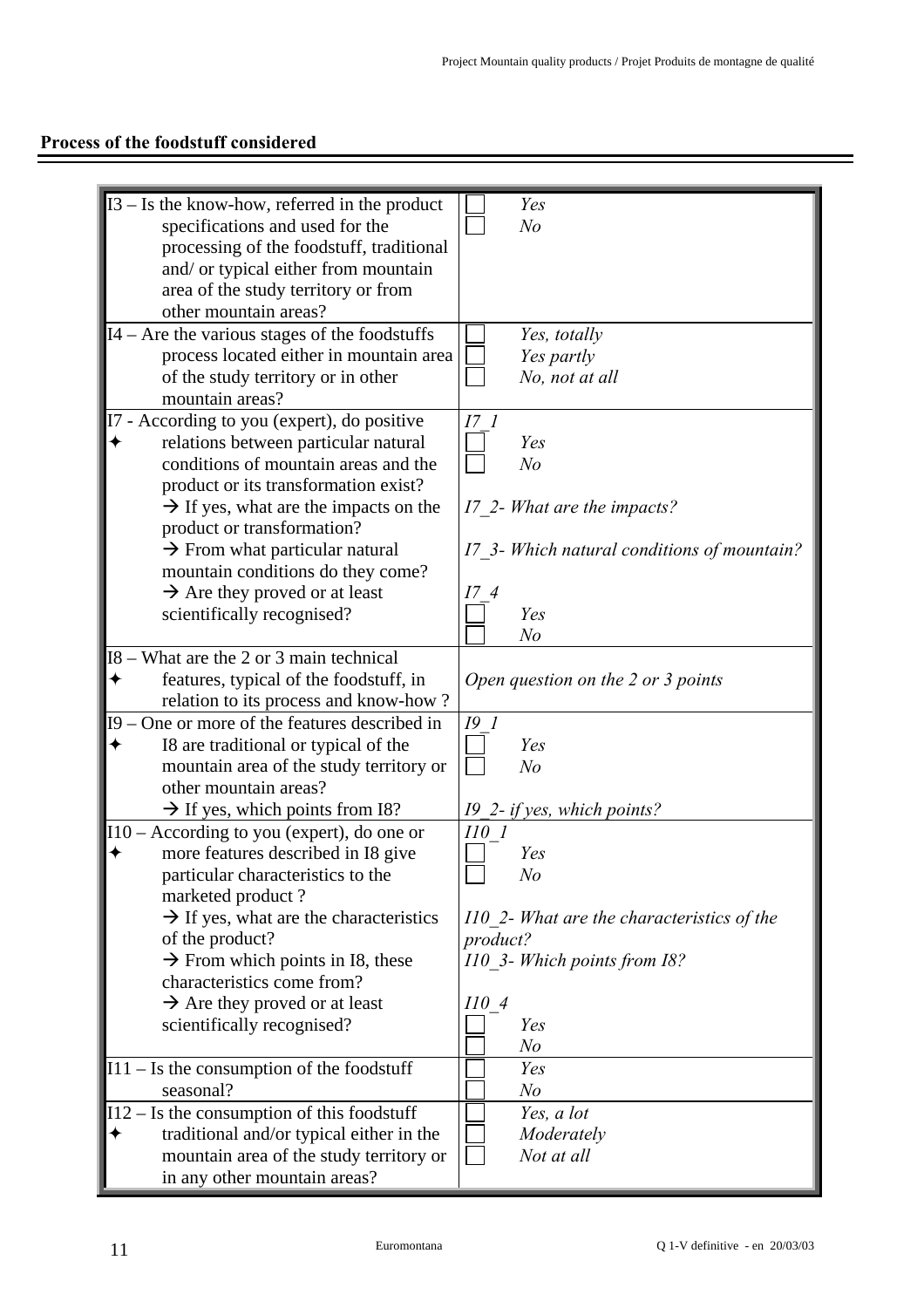| $\blacksquare$ 113 – The impact of this geographical origin<br>on the image of the product to<br>consumers is? |  | Strong<br>Weak |
|----------------------------------------------------------------------------------------------------------------|--|----------------|
|                                                                                                                |  |                |

## I14 – Remarks, comments on questions I3 to I13

*Open questions*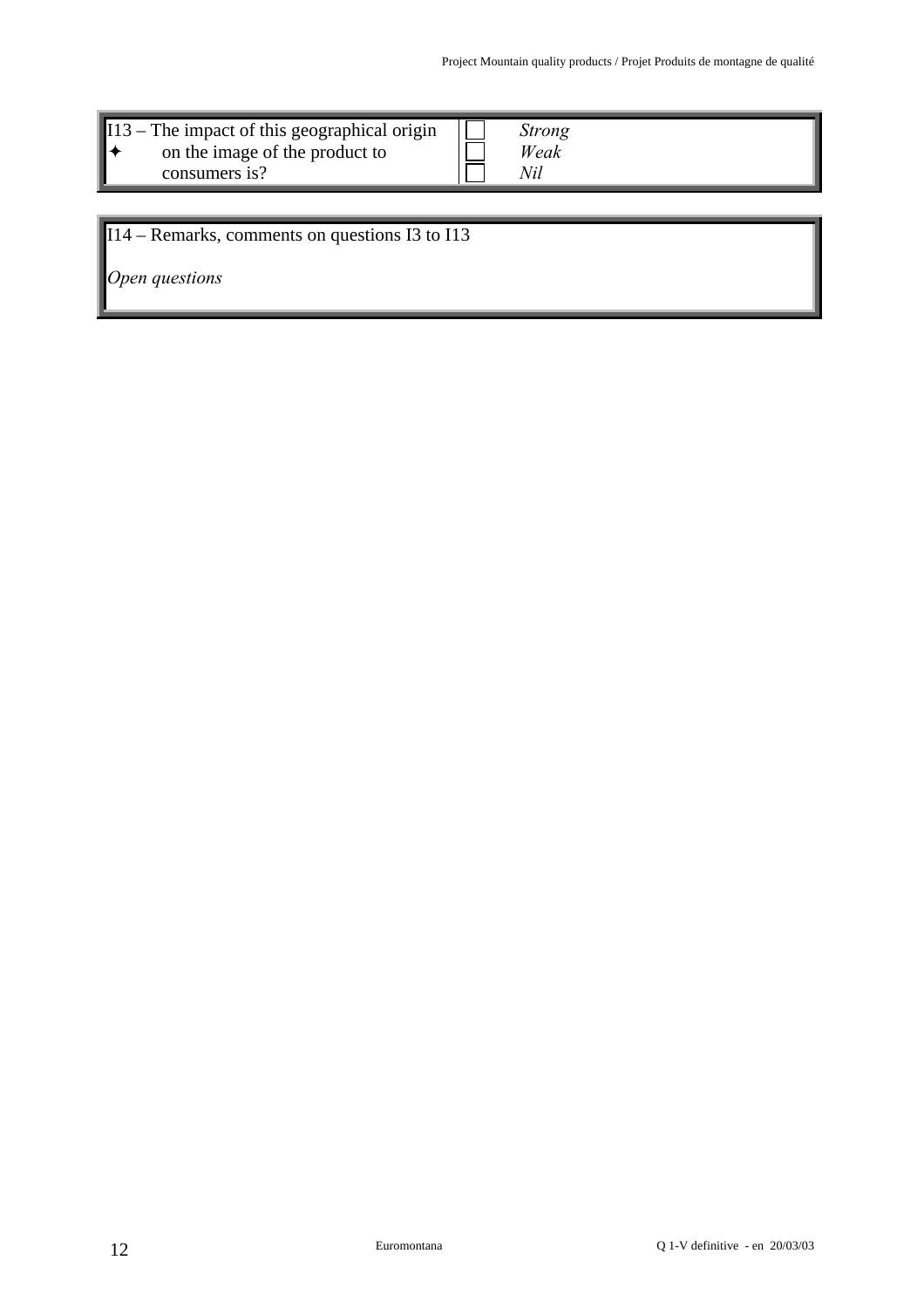## J – Strategies for development of existing quality initiatives and marketing approaches

| $J1$ – Current volume of product sold to<br>consumers?                                        | J1 1- number<br>$JI$ 2- $Unit$                                                                                                                                                                                                                                                |
|-----------------------------------------------------------------------------------------------|-------------------------------------------------------------------------------------------------------------------------------------------------------------------------------------------------------------------------------------------------------------------------------|
| J2 – Average selling price to consumers (in $\epsilon$ )<br>kg or $\bigoplus$ liter)          | - number                                                                                                                                                                                                                                                                      |
| J3 – Current number of agricultural farms<br>involved? (which includes on-farm<br>processing) | - number                                                                                                                                                                                                                                                                      |
| J4 – Current number of industries and<br>craftsmen involved?                                  | - number                                                                                                                                                                                                                                                                      |
| J5 – Current number of retailers, wholesalers,<br>$\ldots$ involved ?                         | - number                                                                                                                                                                                                                                                                      |
| J6 – Spread of market product :                                                               | Local<br>Regional<br>National<br><b>CEE</b><br>Europe<br>world                                                                                                                                                                                                                |
| J7 - Percentage per method of sale to<br>consumers                                            | J7 1- Direct sale :  %<br>J7 2- Distribution through specialised<br>traders, delicatessen:  %<br>J7 3- Distribution through traditional traders:<br>$\frac{6}{10}$<br>J7 4- Distribution through supermarket :  %<br>J7 5- Distribution through hotels and<br>restaurants:  % |

| J8 – Remarks, comments on questions J1 to J7 |  |
|----------------------------------------------|--|
| Open question                                |  |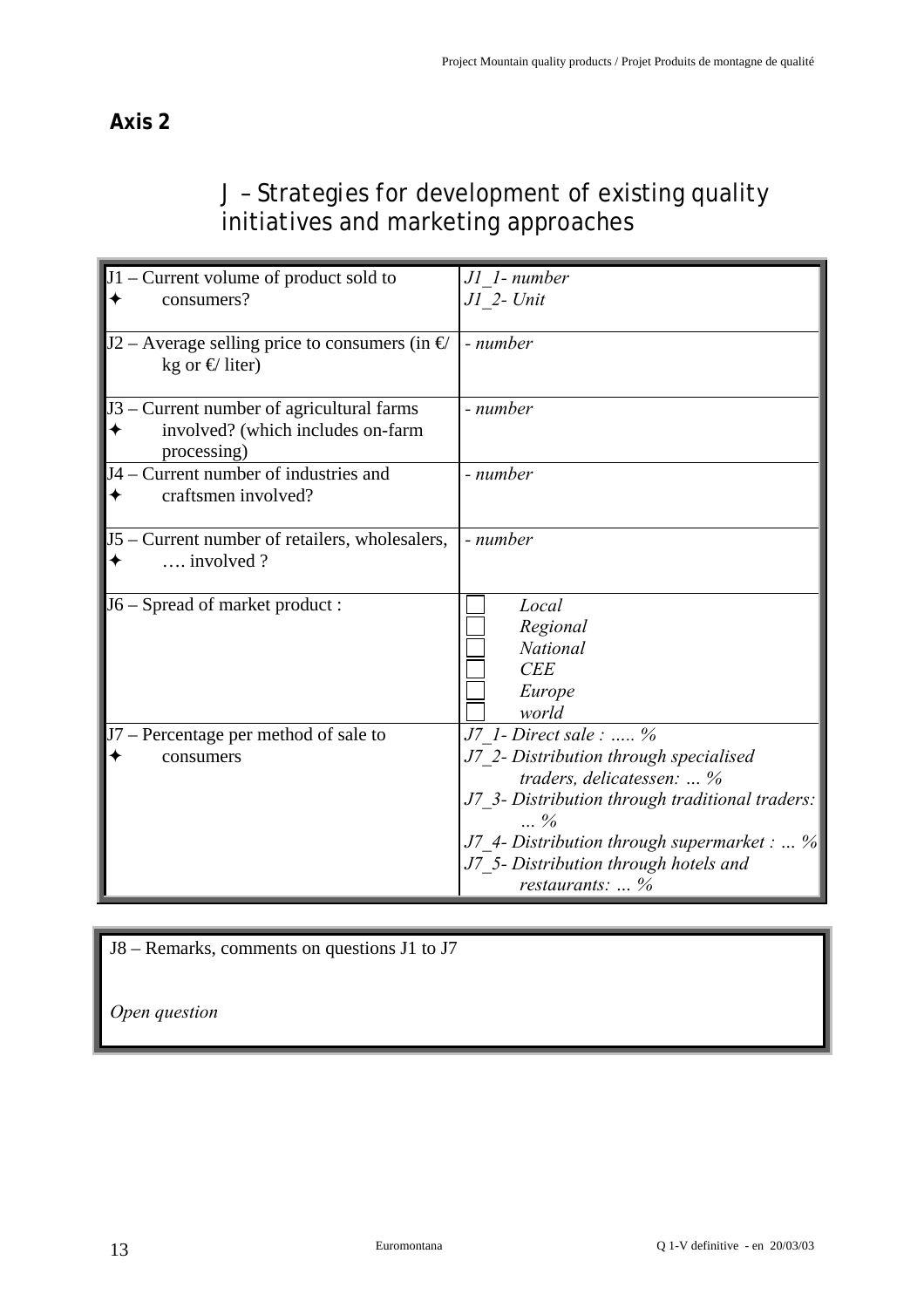## **Axis 1 + 2**

# K – General questions

| K1 - Why can this product be specified as characteristic of mountain territory?                                                                                                  |
|----------------------------------------------------------------------------------------------------------------------------------------------------------------------------------|
|                                                                                                                                                                                  |
| Open question                                                                                                                                                                    |
|                                                                                                                                                                                  |
|                                                                                                                                                                                  |
| K2 – Free space to express any elements or criteria not mentioned in the questionnaire<br>but necessary according to you for the correct and precise analysis of this<br>product |
|                                                                                                                                                                                  |
| Open question                                                                                                                                                                    |
|                                                                                                                                                                                  |
|                                                                                                                                                                                  |
|                                                                                                                                                                                  |
| K3 – Quote any literature or contacts of organisations regarding the product,<br>interesting for the project (internet sites, scientific studies, articles, revues, )            |
| Bibliographic list (if possible in French and/or English)                                                                                                                        |
|                                                                                                                                                                                  |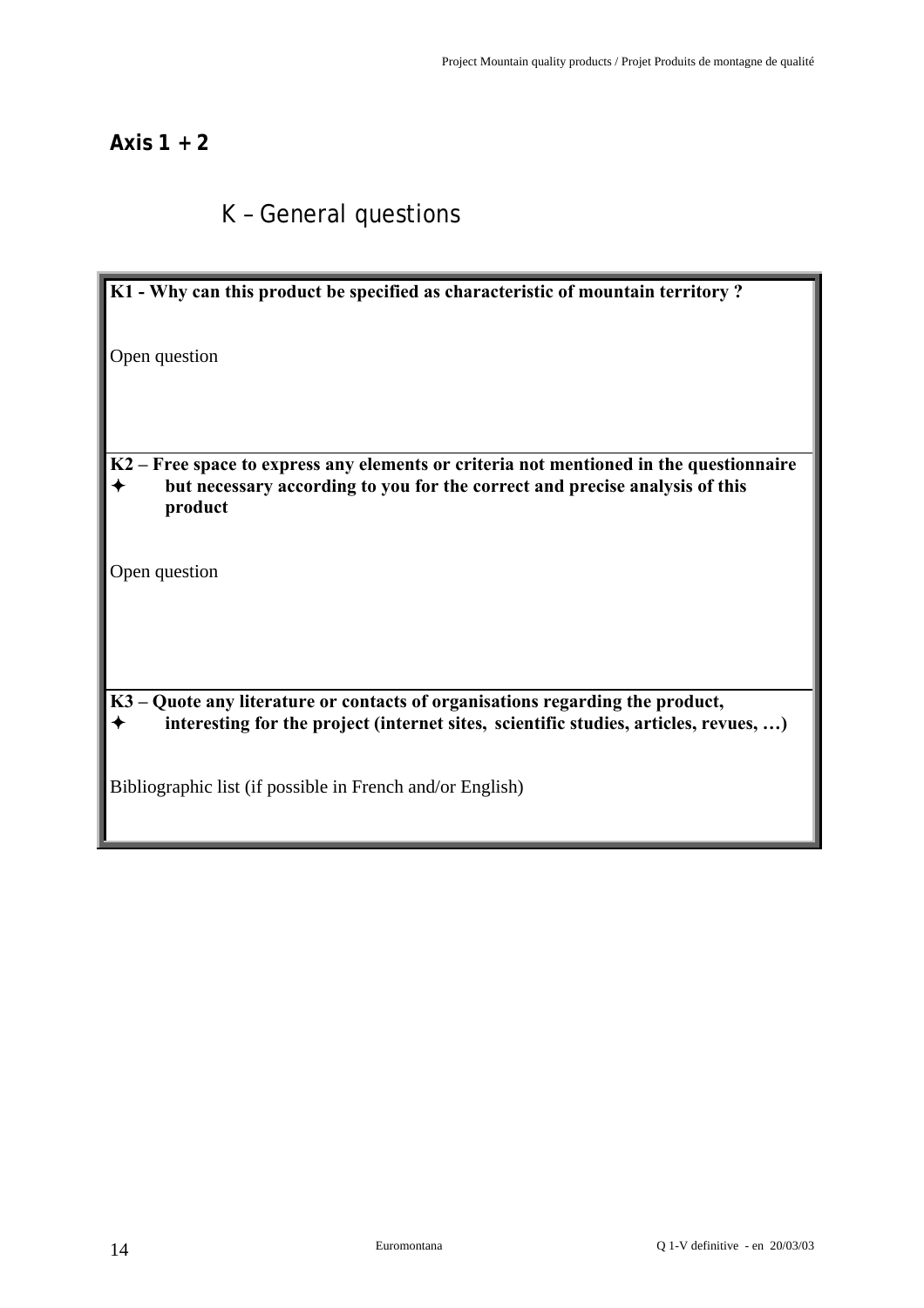# **Regulation form**

# III – AXIS 3 : POLICIES AND REGULATIONS OF QUALITY INTITIATIVES DESIGNATIONS

*The research of document regarding Axis 3, dealing with European regulations is undertook by Euromontana* 

*On national level, pay attention that 2 Territorial Relays from a same country share Axis 3 study.* 

## **L0 - Type of systems or politics developed for quality and/ or products origin**

|  |  | (Read description of various cases in the methodological guide) |  |
|--|--|-----------------------------------------------------------------|--|
|  |  |                                                                 |  |

- $\infty$  Case 1: complete questions L1 to L4
- $\mathcal{F}$  Case 2:  $\bullet$  Complete questions M1 to M14
- Case 3: Complete questions N1 to N14

Then general questions will have to be completed only once.

Questions M20 to M23 deal with Case 2 (point of view on the whole of official quality marks) Questions N20 to N21deal with Case 3 (description of the whole of private marks) And questions P1 to P2 deal with other regulation aspects  $\Rightarrow$  **important** 

## **L – Global politics for quality management**

(to be completed for each politic to be described) **L1 – Identification of the politic** *L1\_1- Name L1\_2- date of application, setting-up L1\_3- number of regulation reference (when necessary)*  L2 – Is its implementation: *International European National Regional*  L3 – Is this politic come from a European directive? If yes, which one? *L3\_1 Yes No L3\_2- Which one?*  L4 – Describe this politic in terms of:  $\rightarrow$  objectives;  $\rightarrow$  strategies developed;  $\rightarrow$  measures involved;  $\rightarrow$  when possible, impacts;  $\rightarrow$  This politic in the context of your study area and more widely mountain areas. *Open question*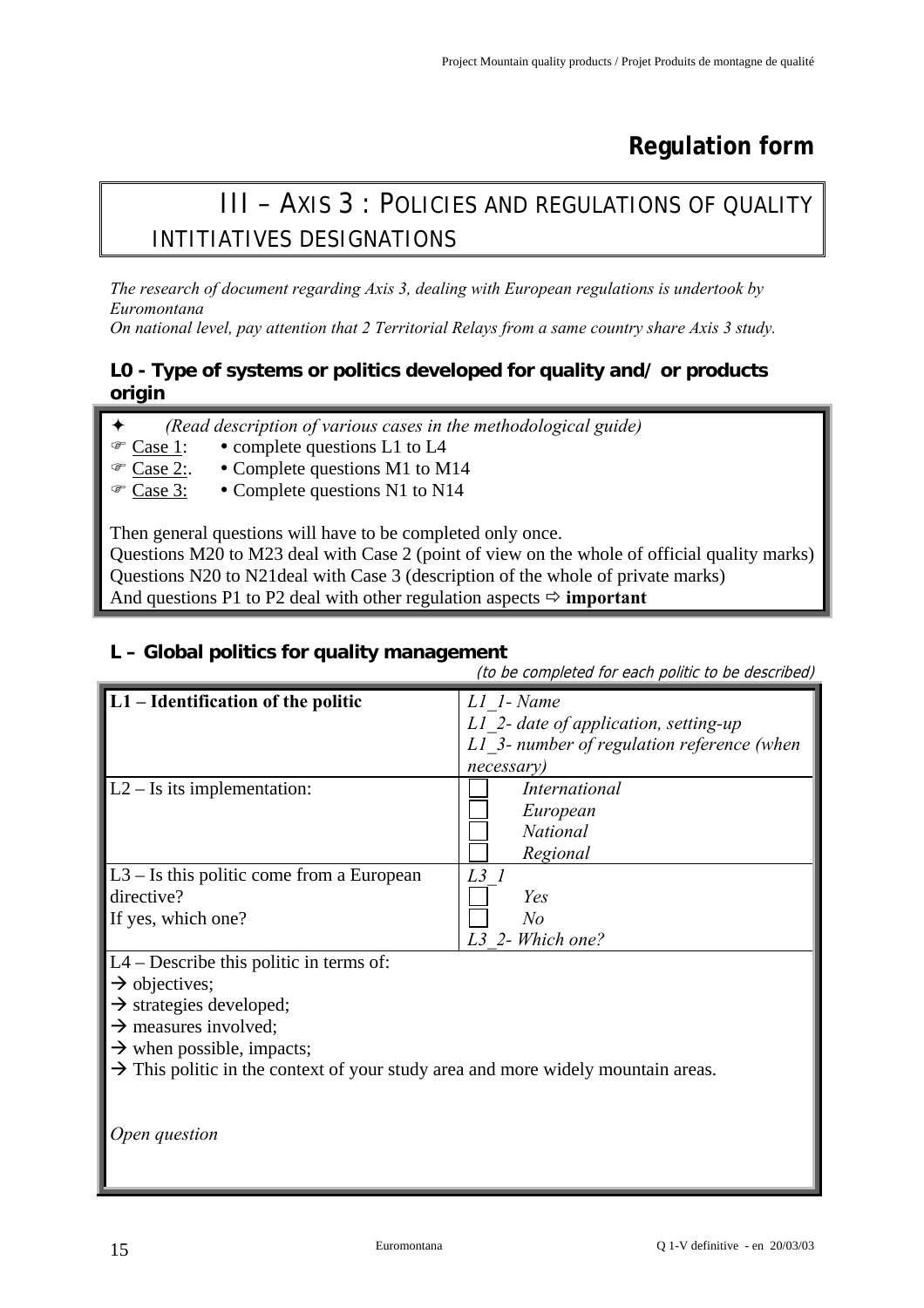| M1 - Identification of the quality mark   | M1 1- Name                                             |
|-------------------------------------------|--------------------------------------------------------|
|                                           |                                                        |
|                                           | M1 2- date of application, setting-up                  |
|                                           | M1 3- number of product using that quality             |
|                                           | park on the national scale                             |
|                                           | M1 4- official basis text reference                    |
| $M2 - Is$ its implementation?             | $M2$ 1                                                 |
|                                           | European                                               |
|                                           | National                                               |
|                                           | Regional                                               |
|                                           | Other                                                  |
|                                           | M2 2- If other, which one?                             |
| M3 -Does this quality mark come from a    | $M3$ 1                                                 |
| European directive/regulation?            | Yes                                                    |
| If yes, which one?                        | N <sub>o</sub>                                         |
|                                           | M3_2-If yes, which one?                                |
| M4 - This quality mark implies a guaranty | M4 1                                                   |
| of:                                       | A typical quality of the product                       |
|                                           | A source or an origin                                  |
|                                           | <b>Both</b> together                                   |
|                                           | other                                                  |
|                                           | $M4$ 2- If other:                                      |
| M5 – What type of quality is particularly | $\rightarrow$ Please read carefully the methodological |
| reached with this quality mark?<br>✦      | guide to understand what is expressed in               |
|                                           | these different qualities                              |
| Nb. Several choices are possible          | $M5$ 1- $\Box$ Organoleptic, sensory quality           |
|                                           | $M5$ 2-<br>Quality of tradition, history               |
|                                           | $M5$ 3- $\Box$ Quality of tradition, terroir           |
|                                           | $M5$ 4- $\Box$ . <i>Environmental quality (of</i>      |
|                                           | production, transformation systems, )                  |
|                                           | $M5$ 5-     Ethical and sustainable quality            |
|                                           | $M5$ 6- Hygienic and sanitary quality                  |
|                                           | $M5$ 7-<br>Quality of transparency of                  |
|                                           | information communicated to consumers                  |
|                                           | $M5$ 8- Landscape, territories amenities               |
|                                           | $M59-$ -    <br>Other                                  |
|                                           | M5 10- If other? Which one?                            |
| M6 - Is there an obligation for external  | $M6$ 1-                                                |
| control by a third body?                  | Yes                                                    |
|                                           | N <sub>o</sub>                                         |
| If yes, is it?                            | M6 2                                                   |
|                                           | a public organisation                                  |
|                                           | a private organisation                                 |
|                                           | independently one or the other                         |
|                                           |                                                        |

## **M – Official quality marks and designations**

(to be completed for each quality mark to be described)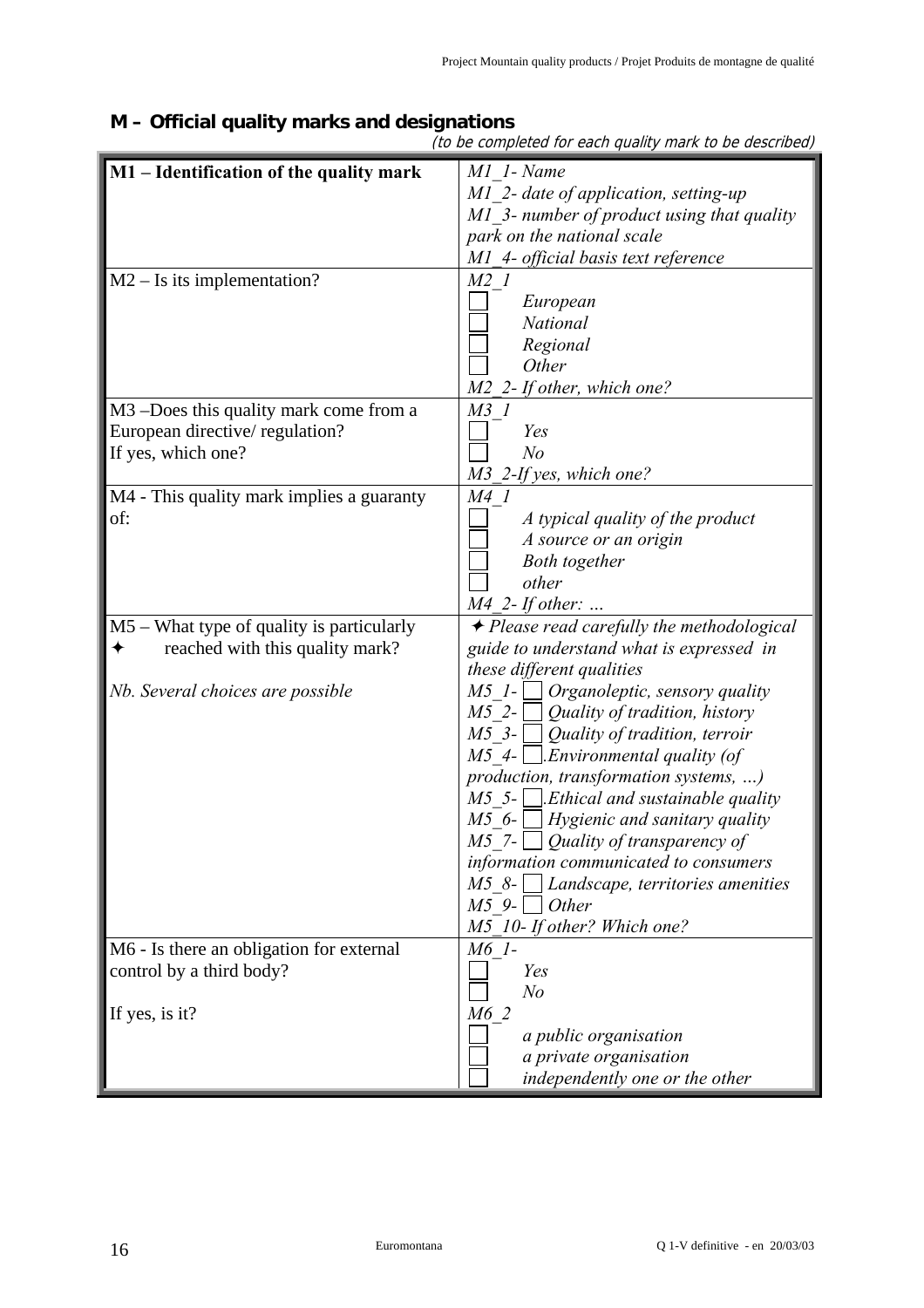| $M7$ – Shall this private organisation be<br>organisation<br>certified according to the EN 45011<br>If private<br>standard?<br>M8 - What type of official identification on                                                                                                                                 | Yes<br>N <sub>o</sub><br>Indifferent<br>In transition for certification<br>$M8$ 1- $\Box a \log o$                                                                                                                                   |
|-------------------------------------------------------------------------------------------------------------------------------------------------------------------------------------------------------------------------------------------------------------------------------------------------------------|--------------------------------------------------------------------------------------------------------------------------------------------------------------------------------------------------------------------------------------|
| product and on various communication<br>media, this quality mark gives the right to<br>use?                                                                                                                                                                                                                 | $M8$ 2-(Describe / supply one)<br>$M8$ 3- $\Box$ one/ some particular indications<br>M8 4- precise which one:<br>$M8$ 5-   identification of a location<br>M8 6- precise which one:<br>$M8$ 7-     other<br>M8 8- precise which one: |
| $M9 - Is$ it possible to use supplementary<br>indications on product to identify its<br>origin or source?<br>$\rightarrow$ If yes, what are the conditions?<br>Which legislation manages it?<br>$\rightarrow$ If no, why? Which legislation<br>manages it?                                                  | <i>M9 1</i><br>Yes<br>N <sub>o</sub><br>M9 2- If yes, conditions?<br>M9 3- Which legislation?<br>M9 4- If no, conditions?<br>M9 5- Which legislation?                                                                                |
| $M10 - Is$ it possible to use supplementary<br>indications on product to identify<br>"mountain" origin or another<br>equivalent term (mountain pasture,<br>$\ldots$ ?<br>$\rightarrow$ If yes, quote terms of identification<br>$\rightarrow$ If yes, what are the conditions?<br>$\rightarrow$ If no, why. | M10 1<br>Yes<br>N <sub>o</sub><br>M10 2- terms of identification<br>M10 3- if yes, conditions:<br>$M10$ 4- if no, why?                                                                                                               |
| $M11 - Is$ the quality mark reputation :<br>When possible could you give the<br>reputation rate of this quality mark<br>(according to recent polls),                                                                                                                                                        | M11 1<br><b>National</b><br>Regional<br>European<br>M11 2<br>0 to 10%<br>11 to 20 %<br>21 to 50%<br>$> 50\%$                                                                                                                         |
| M12 - What are according to you, advantages and disadvantages of this quality mark to<br>promote quality product from your study area and from mountain territories?<br>Open question                                                                                                                       |                                                                                                                                                                                                                                      |
| Euromontana                                                                                                                                                                                                                                                                                                 | Q 1-V definitive - en 20/03/03                                                                                                                                                                                                       |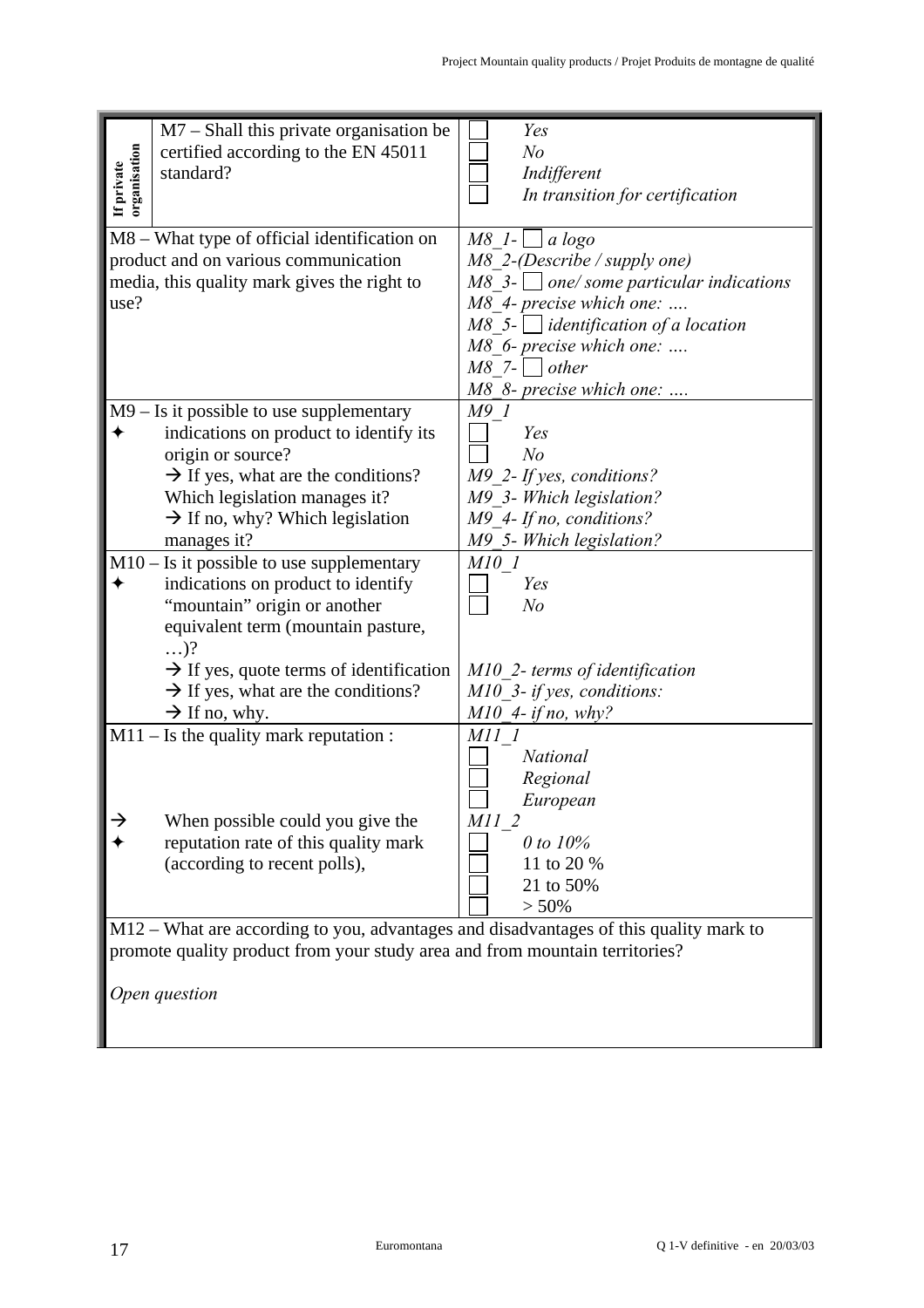M13 – A diagram (quite simple) has to be achieved, representing procedures for obtaining quality marks. This diagram can present together different quality marks if they are managed in the same way. This diagram has to indicate:

#### **1/ through appropriate arrows:**

 $\triangledown$  regulation establishment, when existing

- $\boxtimes$  specification recognition system
- $\boxtimes$  control system

#### **2/ Involved bodies:**

 $\boxtimes$  various organisations involved : European, national and/or regional authorities; producer groups; control organisations; etc.

M14 – Remarks, comments on question M1 to M13

*Open question* 

#### **N – Private quality identification**

|                                             | (10 De completed for each mark to be described) |
|---------------------------------------------|-------------------------------------------------|
| N1 - Identification of the mark             | N1 1- Name                                      |
|                                             | $NI$ 2- date of setting-up                      |
|                                             | N1 3- the mark owner (name $+$ type of body)    |
|                                             | N1 4- geographical boundary of the mark         |
|                                             | (when meaningful)                               |
| N4 - This type of communication on product  | N4 1                                            |
| implies a guaranty of:                      | A typical quality of the product                |
|                                             | A source or an origin                           |
|                                             | <b>Both</b> together                            |
|                                             | Other                                           |
|                                             | N4 2- If other, which one?                      |
| $N5$ – What type of quality is particularly | $N5$ 1- $\Box$ . Organoleptic, sensory quality  |
| reached with this mark?                     | $N5$ 2- $\Box$ Quality of tradition, history    |
|                                             | $N5$ 3- $\bigcup$ Quality of tradition, terroir |
|                                             | Environmental quality (of<br>$N5$ 4- $\Box$     |
|                                             | production, transformation systems, )           |
|                                             | $N5$ 5- <b>Ethical and sustainable quality</b>  |
|                                             | $N5$ 6- $\Box$ Hygienic and sanitary quality    |
|                                             | $N5$ 7- $\Box$ Quality of transparency of       |
|                                             | information communicated to consumers           |
|                                             | $N5$ 8- Landscape and territories amenities     |
|                                             | $N5$ 9- $\vert$ other                           |
|                                             | N5 10- If other, which one?                     |
| N6 - Is there an obligation for external    | Yes                                             |
| control by a third body?                    | N <sub>o</sub>                                  |

(to be completed for each mark to be described)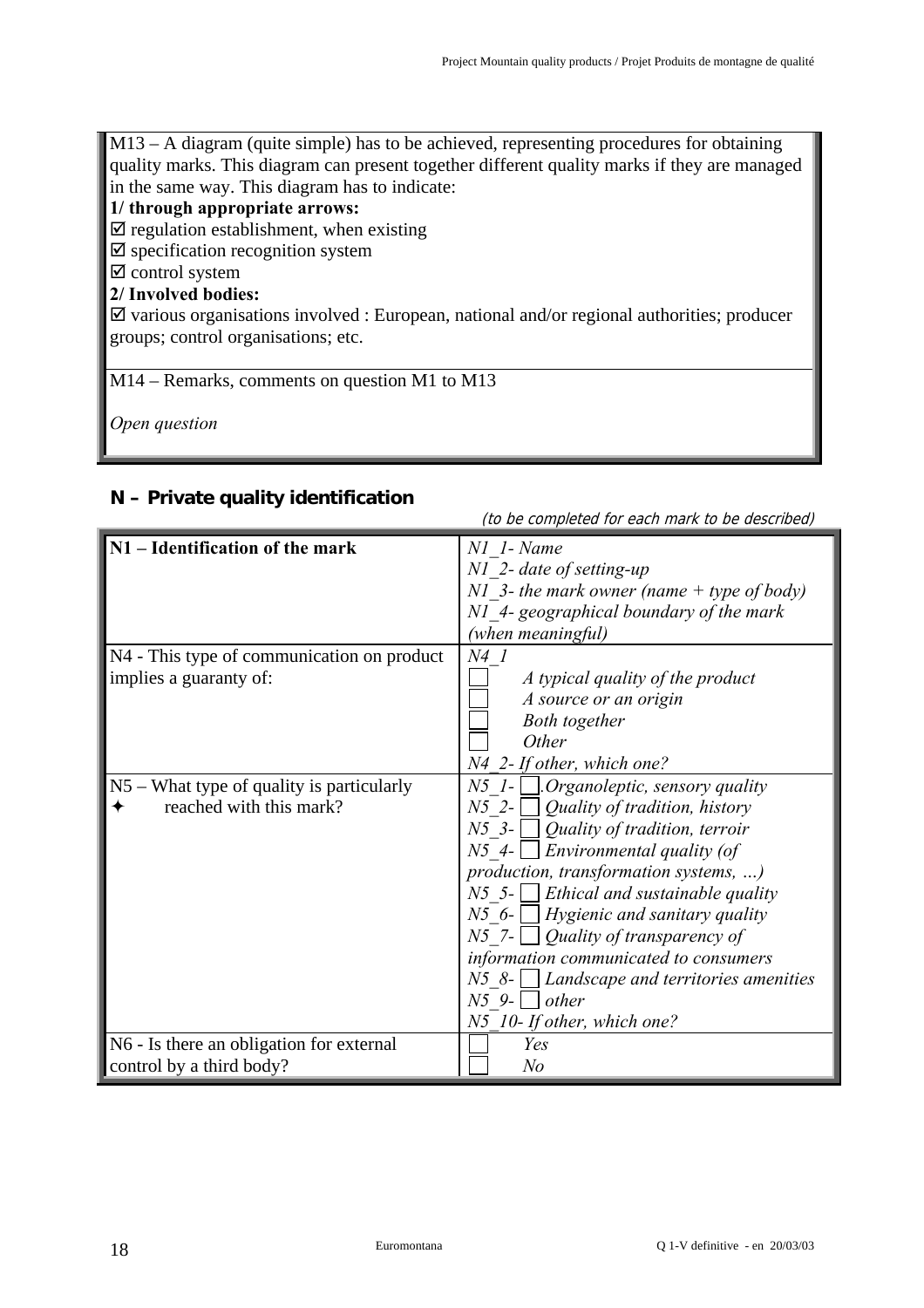| N8 – What type of official identification on                        | $N8$ 1- $\Box a \log o$                                                                       |
|---------------------------------------------------------------------|-----------------------------------------------------------------------------------------------|
| product and on various communication                                | $N8$ 2- (describe / supply one)                                                               |
| media, this mark gives the right to use?                            | $N8$ 3- $\Box$ one/ some particular indications                                               |
|                                                                     | N8 4- precise which one:                                                                      |
|                                                                     | $N8$ 5- identification of a location                                                          |
|                                                                     | N8 6- precise which one:                                                                      |
|                                                                     | $N8$ 7- $\Box$ other                                                                          |
|                                                                     |                                                                                               |
|                                                                     | N8 8- precise which one:                                                                      |
| $N9 - Do$ the mark mention or could mention                         | N9 1-                                                                                         |
| supplementary indications on product                                | Yes                                                                                           |
| to identify its origin or source?                                   | N <sub>o</sub>                                                                                |
| $\rightarrow$ If yes, what are the conditions?                      | N9 2- If yes, conditions?                                                                     |
| Which legislation manages it?                                       |                                                                                               |
| $\rightarrow$ If no, why? Which legislation                         | $N9_4$ - If no, conditions?                                                                   |
| manages it?                                                         |                                                                                               |
| $N10 - Do$ the mark mention or could                                | $N10$ 1                                                                                       |
| mention supplementary indications on                                | Yes                                                                                           |
| product to identify "mountain" origin                               | N <sub>o</sub>                                                                                |
| or other equivalent terms (mountain                                 |                                                                                               |
| pasture, $\ldots$ ?                                                 |                                                                                               |
| $\rightarrow$ If yes, quote terms of identification                 | N10 2- terms of identification                                                                |
| $\rightarrow$ If yes, what are the conditions?                      | N10 3- if yes, conditions?                                                                    |
| $\rightarrow$ If no, why.                                           | $N10$ 4- if no, why?                                                                          |
| $N11 - Is the mark reputation:$                                     | <i>N11 1</i>                                                                                  |
|                                                                     | <b>National</b>                                                                               |
|                                                                     |                                                                                               |
|                                                                     | Regional<br>Other                                                                             |
|                                                                     |                                                                                               |
| →<br>When possible could you give the                               | $NII_2$                                                                                       |
| reputation rate of this mark                                        | 0 to 10%                                                                                      |
| (according to recent polls)?                                        | 11 to 20 $%$                                                                                  |
|                                                                     | 21 to 50%                                                                                     |
|                                                                     | $> 50\%$                                                                                      |
|                                                                     | N12 – What are according to you, advantages and disadvantages of this quality mark to promote |
| quality product from your study area and from mountain territories? |                                                                                               |
|                                                                     |                                                                                               |
|                                                                     |                                                                                               |
| Open question                                                       |                                                                                               |
|                                                                     |                                                                                               |
|                                                                     |                                                                                               |
| N14 – Remarks, comments on question N1 to N12                       |                                                                                               |
|                                                                     |                                                                                               |
| Open question                                                       |                                                                                               |
|                                                                     |                                                                                               |
|                                                                     |                                                                                               |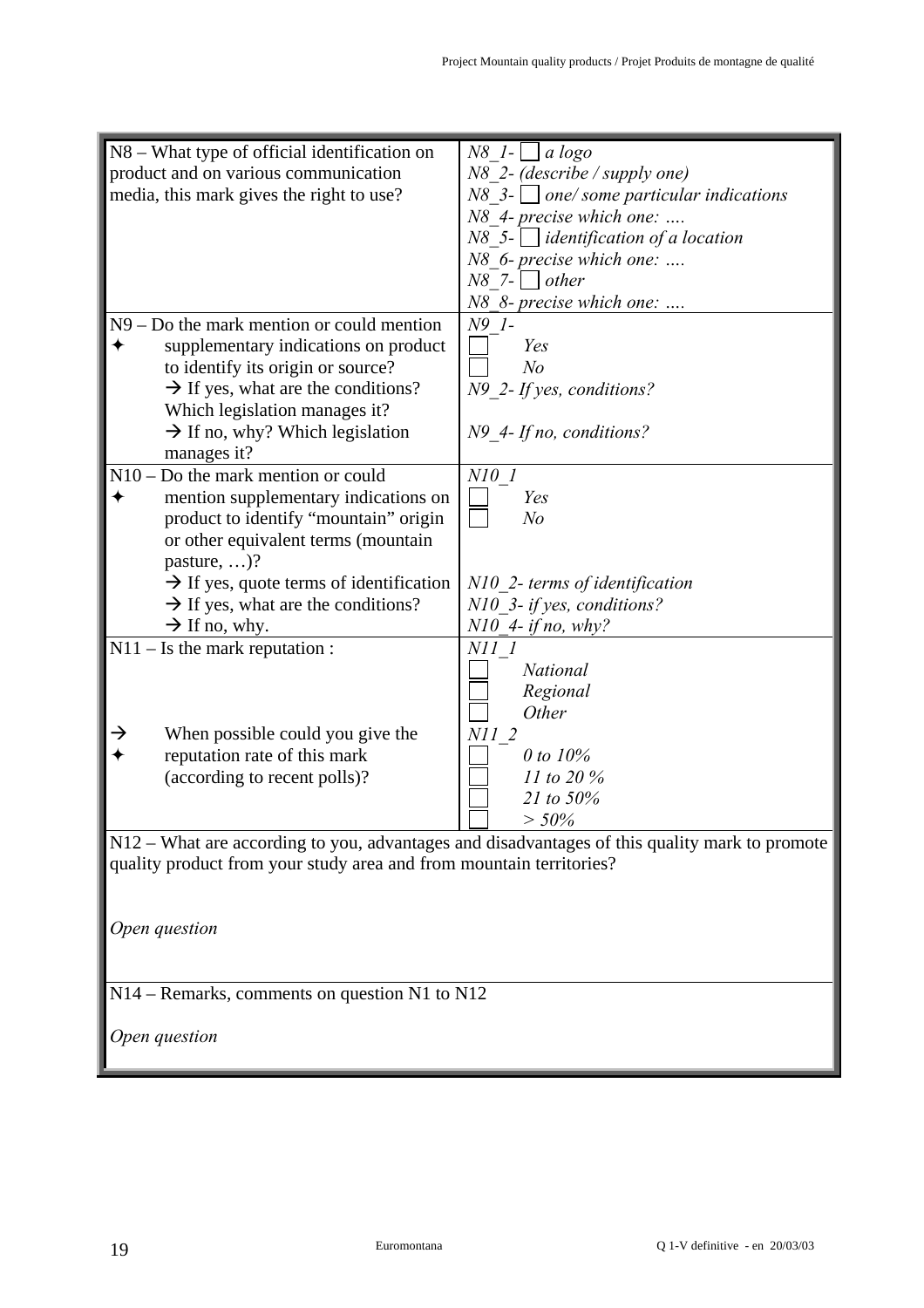#### **General questions**

(to be completed once only)

| $M20 - Is$ the implementation and<br>management of quality marks mainly                                                                                                                                                                                                                                                                                                                                                                                                                                                                                 |                                                                                                                                                                                                                                                                                    |  |  |
|---------------------------------------------------------------------------------------------------------------------------------------------------------------------------------------------------------------------------------------------------------------------------------------------------------------------------------------------------------------------------------------------------------------------------------------------------------------------------------------------------------------------------------------------------------|------------------------------------------------------------------------------------------------------------------------------------------------------------------------------------------------------------------------------------------------------------------------------------|--|--|
| undertook by:                                                                                                                                                                                                                                                                                                                                                                                                                                                                                                                                           | $M20$ 1- the implementation<br>Public sector<br>Producers associations, unions<br>Independent bodies<br>M20 2- the management?                                                                                                                                                     |  |  |
| $M21 - If$ producers associations have a<br>key role (question M20), give, when you<br>If producers association<br>can, the weight (in percentage) of each<br>of the following groups in the<br>management and development of quality<br>marks:<br>M22 – What is the development trend of the quality marks? Is there conflict of interest<br>between the various initiatives and the various groups that is prejudicial to the general<br>interest of mountain products? If yes, explain. Do you think it would be possible to limit that<br>conflict? | M21 1- Producers Unions: %<br>M21 2- Sectoral producers association (e.g.<br>fruits and vegetables): $\ldots$ %<br>M21 3- Industrial associations:  %<br>M21 4- Federation of Cooperatives:  %<br>$M21$ 5- Local institutions:  %<br>M21 6- Others<br>M21 7- If other, which ones? |  |  |
| Open question                                                                                                                                                                                                                                                                                                                                                                                                                                                                                                                                           |                                                                                                                                                                                                                                                                                    |  |  |
| M23 – Is the Community registration of national products in PDO, PGI and TSG linked to a<br>prior national or regional certification or any other specific measure imposed by the<br>national authorities?<br>If yes, explain the connection system between regional/national and European<br>regulations.<br>Open question                                                                                                                                                                                                                             |                                                                                                                                                                                                                                                                                    |  |  |

#### **Case 3 : Private marks**

(to be completed once only)